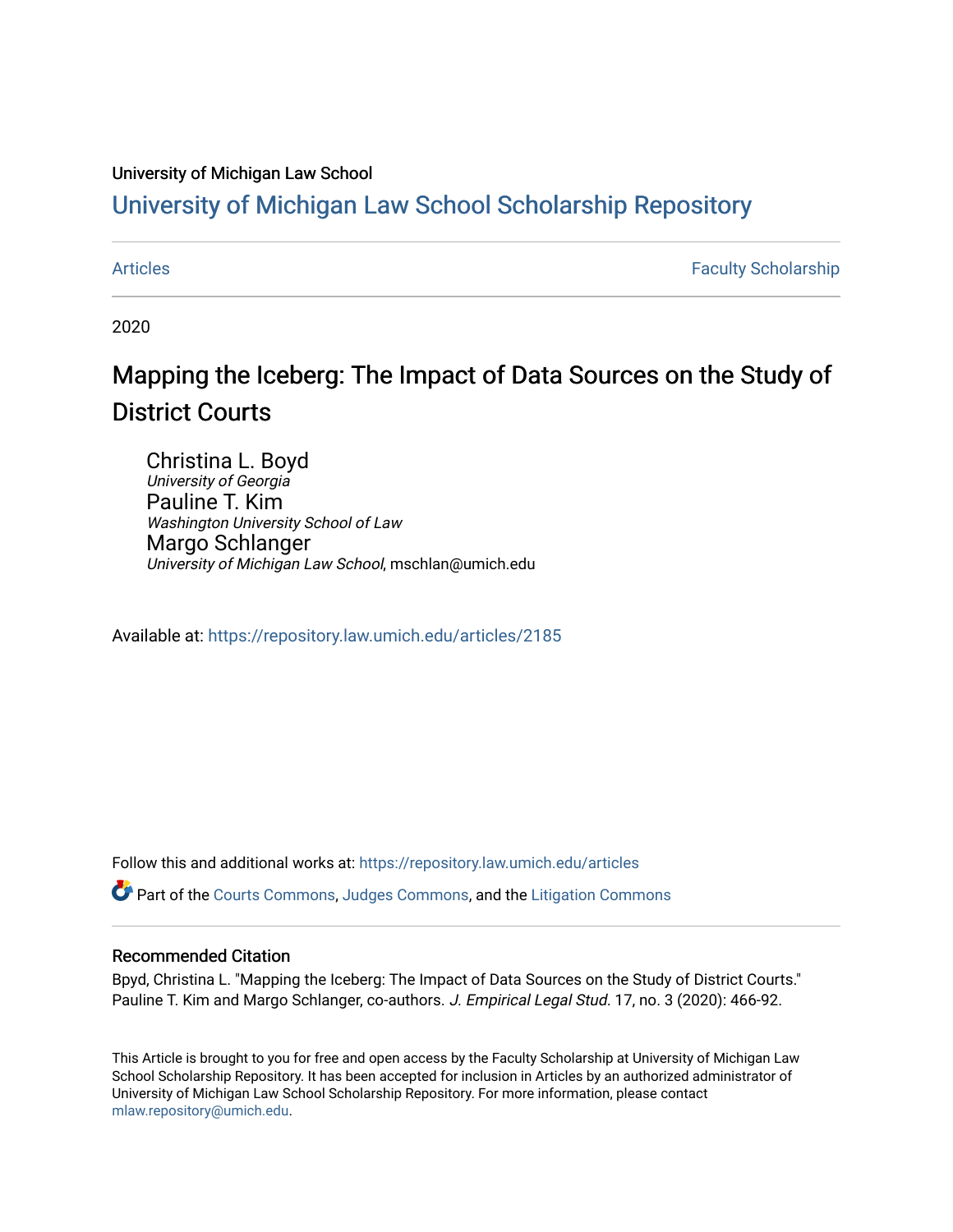JOURNAL OF **EMPIRICAL LEGAL STUDIES** 

Journal of Empirical Legal Studies Volume 17, Issue 3, 466–492, September 2020



## Mapping the Iceberg: The Impact of Data Sources on the Study of District Courts

Christina L. Boyd, Pauline T. Kim\*, and Margo Schlanger

Three decades ago, Siegelman and Donohue aptly characterized research about courts and litigation that relied only on published opinions as "studying the iceberg from its tip." They implored researchers to view published district court opinions "with greater sensitivity to the ways in which such cases are unrepresentative of all cases". The dynamic, multistage nature of trial court litigation makes a focus solely on published opinions particularly ill-suited to the study of federal district courts. Expanded electronic access to court documents now allows more precise analysis of the ways in which published cases are unrepresentative and what differences that makes for conclusions about the work of district courts. Heeding Siegelman and Donohue's admonition, this study seeks to map the iceberg, exploring the extent to which the visible part misrepresents what lies below the surface. Using a supplemented version of the Kim, Schlanger, and Martin EEOC Litigation Project data, this article examines the varying extent to which cases and judicial activity are visible in the several data sources commonly used by district court researchers. More specifically, we analyze how the work of federal district courts looks different depending on whether research relies on published opinions, on opinions available on Westlaw or Lexis (both "published" and "unpublished"), or on more comprehensive data available on PACER (Public Access to Court Electronic Documents). Our results reveal vast variation in visibility of cases and motions, depending on the data source used. We also demonstrate that these differences in case and motion visibility can affect the results of empirical analyses relating to, for example, the success rates of litigants and whether the party of the appointing president affects judicial behavior. Our findings mean that utilizing docket sheets, now available electronically, to gather data will often be required to draw accurate conclusions about the nature of district court litigation and the behavior of district court judges.

## I. Introduction

Federal district courts are incredibly important actors in the implementation of federal law. Today, these courts receive well over 350,000 new civil and criminal cases per year,

<sup>\*</sup>Address correspondence to Pauline Kim, Daniel Noyes Kirby Professor of Law, Washington University School of Law, Campus Box 1120, One Brookings Drive, St. Louis, MO 63130; email: [kim@wustl.edu](mailto:kim@wustl.edu). Boyd is Associate Professor, Department of Political Science, University of Georgia; Schlanger is the Wade H. and Dores M. McCree Collegiate Professor of Law, University of Michigan. We are grateful for the generous support of the William W. Cook Endowment of the University of Michigan, the National Science Foundation (SES-0718831), and to the following research assistants for their work on this project: Adam Rutkowski, Emma Brunner, Vander Copeland, Estefania Edens, Katherine Feagin, Young Jeon, Savannah Lawson, Caitlyn Kinard and Jordan McGill.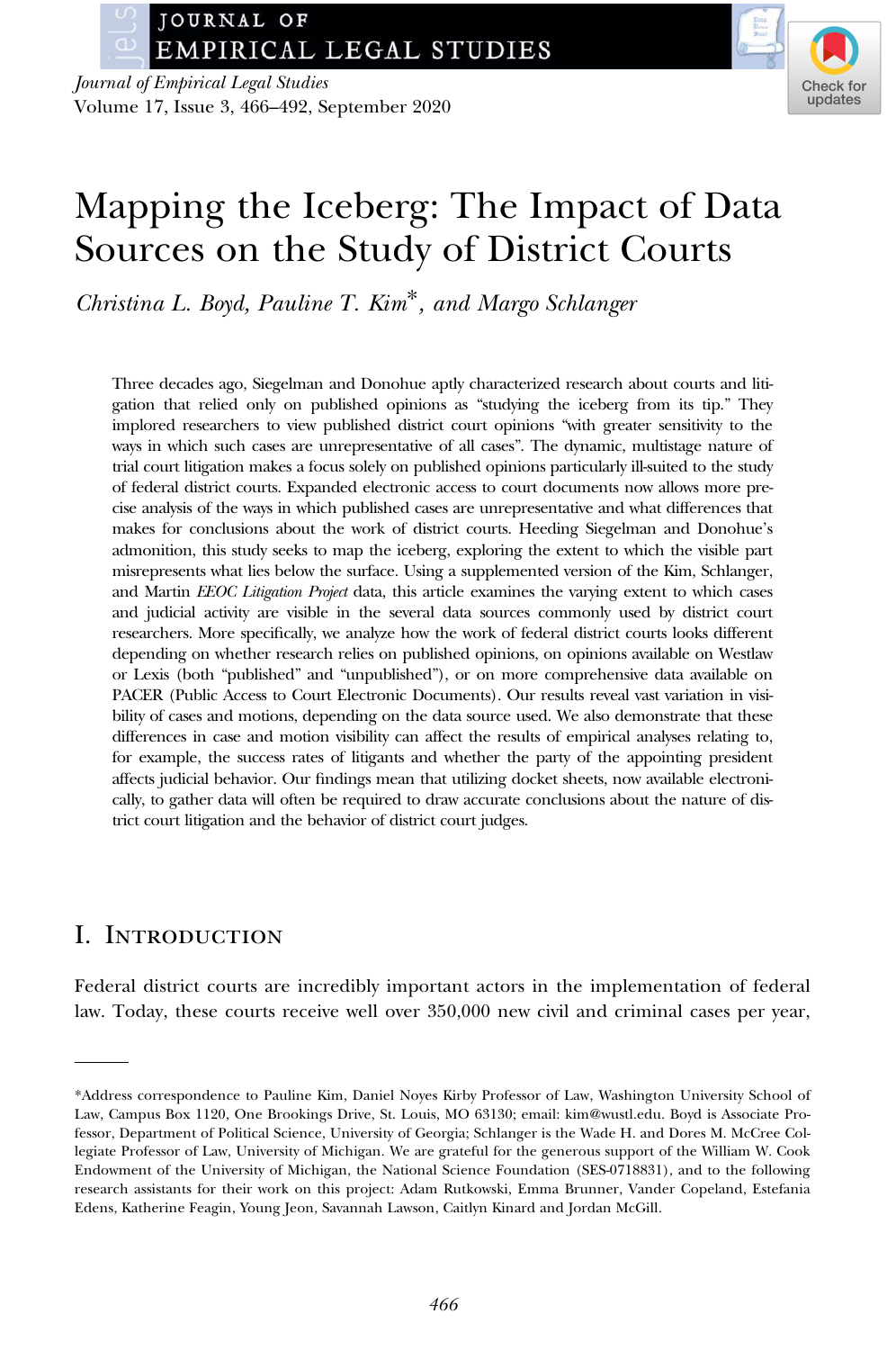compared to just 50,000 matters in the federal courts of appeals and fewer than 80 merits cases at the U.S. Supreme Court annually (Administrative Office of the U.S. Courts 2018; Spaeth et al. 2019). Because of this unequal distribution of cases across the judicial hierarchy, federal district judges, who constitute over three-quarters of authorized federal Article III judgeships (Judicial Business 2018), have been referred to as "the workhorses of the federal judiciary" (Abraham 1998). For most federal cases, the pursuit of justice not only begins in the district court but ends there, too (Carp & Wheeler 1972:361).

But while the importance of district courts can hardly be disputed, empirical scholars of district courts face high hurdles studying them in an appropriate and comprehensive way. As Hoffman et al. argue, "empirical work about [federal] trial courts is more expensive, more time-consuming, and more uncertain than one might imagine" (2007:727). And as Levin notes, "studying the district courts in a systematic way is difficult—more difficult than studying federal appellate courts and far more difficult than studying the Supreme Court" (2008:981). What makes good empirical district court research so difficult? Much of the difficulty stems from the dynamic, multistaged nature of litigation at the trial court level. Kim et al. explain:

[A] district judge may rule in a single case on multiple occasions and on different types of questions, only a few of which could be dispositive but all of which affect the case's progress and ultimate outcome. Moreover, because many of the judge's actions are taken in response to motions by the parties, there is no determinate sequence in which pretrial litigation events occur. Rather, how a case proceeds depends on the choices made by the parties—what motions are filed by whom and how discovery unfolds (2009:85).

The bulk of the prior literature has identified district court cases for study through the opinions published, in print, in official sources like the Federal Supplement or Federal Rules Decisions (e.g., Rowland et al. 1984; Rowland & Carp 1996; Schultz & Petterson 1992; Segal 2000; Walker & Barrow 1985; Winkler 2006). More recent district court empirical scholarship often also includes "unpublished" opinions that are available through legal databases like Westlaw and Lexis (e.g., Banks & Tauber 2014; Sen 2015) $^{\rm l}$ .

Does studying published and unpublished opinions available in commercial legal databases accurately capture the work of the federal district courts? We have multiple reasons to suspect that the answer is no. One study (Schlanger & Lieberman 2006:163–64) found 28,000 district court opinions in 2004 that were accessible on Westlaw, even though over 10 times that many cases were terminated in the district courts during the

<sup>&</sup>lt;sup>1</sup>For years, some district court scholars have used the Administrative Office of the U.S. Courts and Federal Judicial Center's Integrated Data Base (see Eisenberg 2004; Eisenberg & Schlanger 2005). These data provide case-level information on every federal district court case dating back to 1970 that includes "names of the parties, the subject matter category and the jurisdictional basis of the case, the case's origin in the district as original or removed or transferred, the amount demanded, the dates of filing and termination in the district court or the court of appeals, the procedural stage of the case at termination, the procedural method of disposition, and, if the court entered judgment or reached decision, who prevailed" (Clermont et al. 2003). The FJC has recently made these data far more accessible by posting them in close to real time and with caption and docket number information at <https://www.fjc.gov/research/idb>.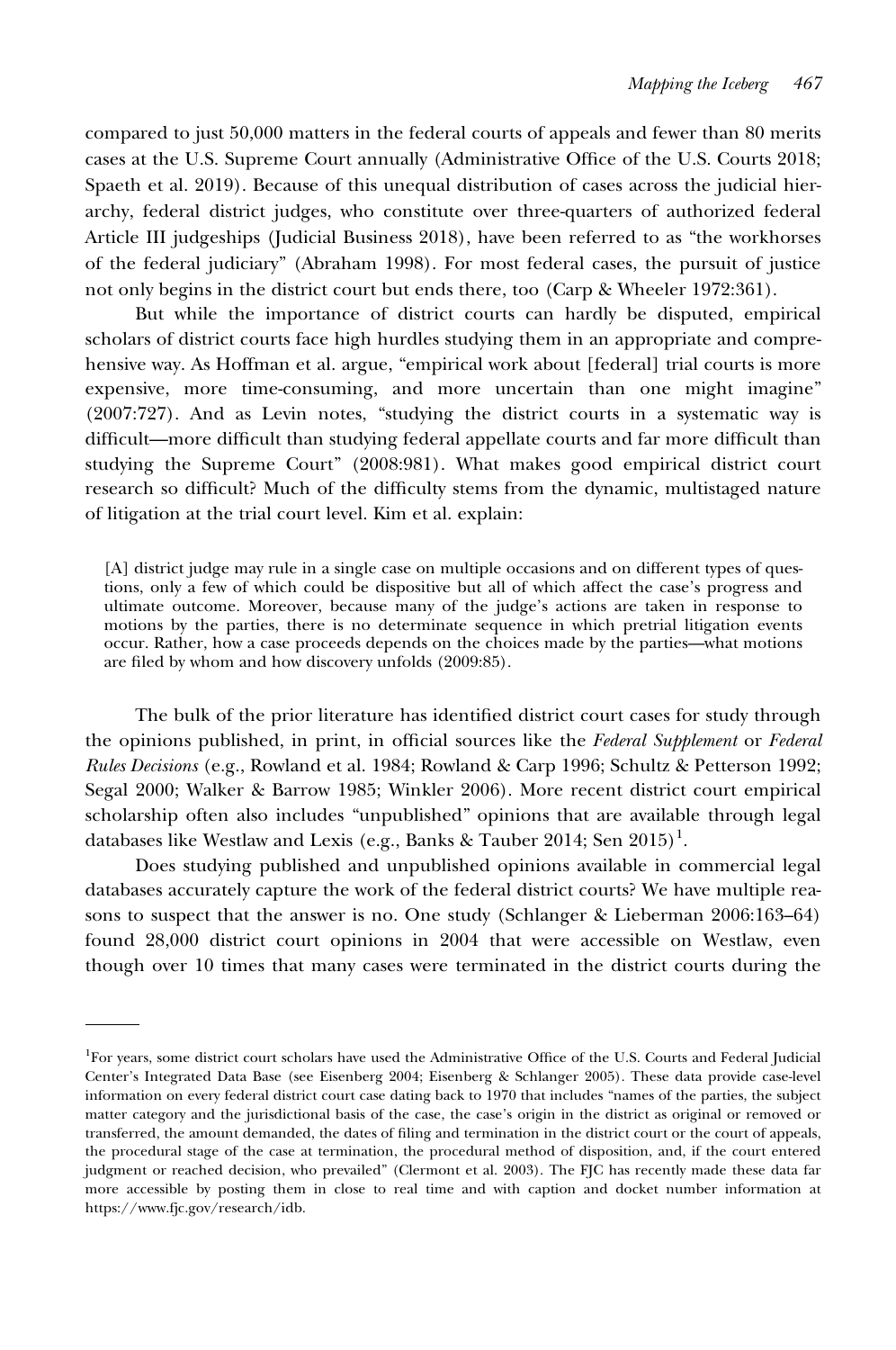same period. Schlanger and Lieberman (2006) also reported a highly skewed geographical variance:

[W]hile over half the districts (58 of the 94) produced opinions at a rate of 5% or less of terminations, the others were more diverse, ranging from  $6-\overline{10\%}$  to  $40-\overline{45\%}$  and even (for two outliers) 60–80% …. Most notably, the Northern District of Illinois, the Southern District of New York, and the Northern District of Texas between them terminated 9.2% of all federal district cases in 2004, but produced 33.4% of all opinions.

Similarly, Hoffman et al.'s (2007) deep dive into how often federal district court cases produced Westlaw- and Lexis-available opinions indicated that only 3 percent of the judge actions in their four-district study led to a published or unpublished opinion in one of the legal databases. As to why this is the case, Boyd argued that the reasons range "from the frivolous nature of some lawsuits to the limited judicial activity required in some cases … to the presence of judicial discretion in engaging in opinion writing behavior. For these judges, many case activities requiring judicial intervention can be resolved orally or through short, publicly unavailable orders, meaning that writing an opinion is voluntary and, at the extreme, perhaps even superfluous" (2015:255).

Whether an unpublished opinion is included in Westlaw or Lexis is likely to be driven by factors such as whether a judge provides written justification for her decision on a motion, whether that written decision is classified as an opinion or merely an order, whether the court has made the opinion electronically available, and when it was decided (see Boyd 2015; Hoffman et al. 2007; Kim et al. 2009). For example, McCuskey's (2016) in-depth examination of nearly 200 federal question jurisdiction removal cases in the Northern District of Illinois and Eastern District of Virginia reveals that a substantial number of district court decisions are not visible on Westlaw or Lexis. While some of these non-visible decisions are unreasoned orders, others are fully reasoned opinions what McCuskey calls submerged precedent.

Which district court opinions are published in the Federal Supplement or Federal Rules Decisions involves an additional nonrandom selection process. Olson explained in her study of Minnesota district court publication tendencies from 1982 to 1984, "[t]he choice of which and how many judicial opinions to send up [to the reporter system] is left up to the individual district judges with only minimal policy guidance" (1992:786). Other research on district court publication practices indicates that key factors include judge preference, local court culture, judicial promotion potential, case salience and importance, and the publishers' rules, among others (McCuskey 2016; Morriss et al. 2005; Ringquist & Emmert 1999; Rowland & Carp 1996; Siegelman & Donohue 1990; Songer 1988; Swenson 2004; Taha 2004).

In short, some types of outcomes, cases, judges, and courts are more likely to appear in print or on Westlaw and Lexis (whether as published and unpublished opinions) than others. This, in turn, means that the district court cases identified through a search of published Federal Supplement and Federal Rules Decisions opinions or through a Westlaw or Lexis search of published and unpublished opinions are probably unrepresentative of the broader population of district court cases. If "published opinions are not representative of all opinions; opinions are not representative of all district court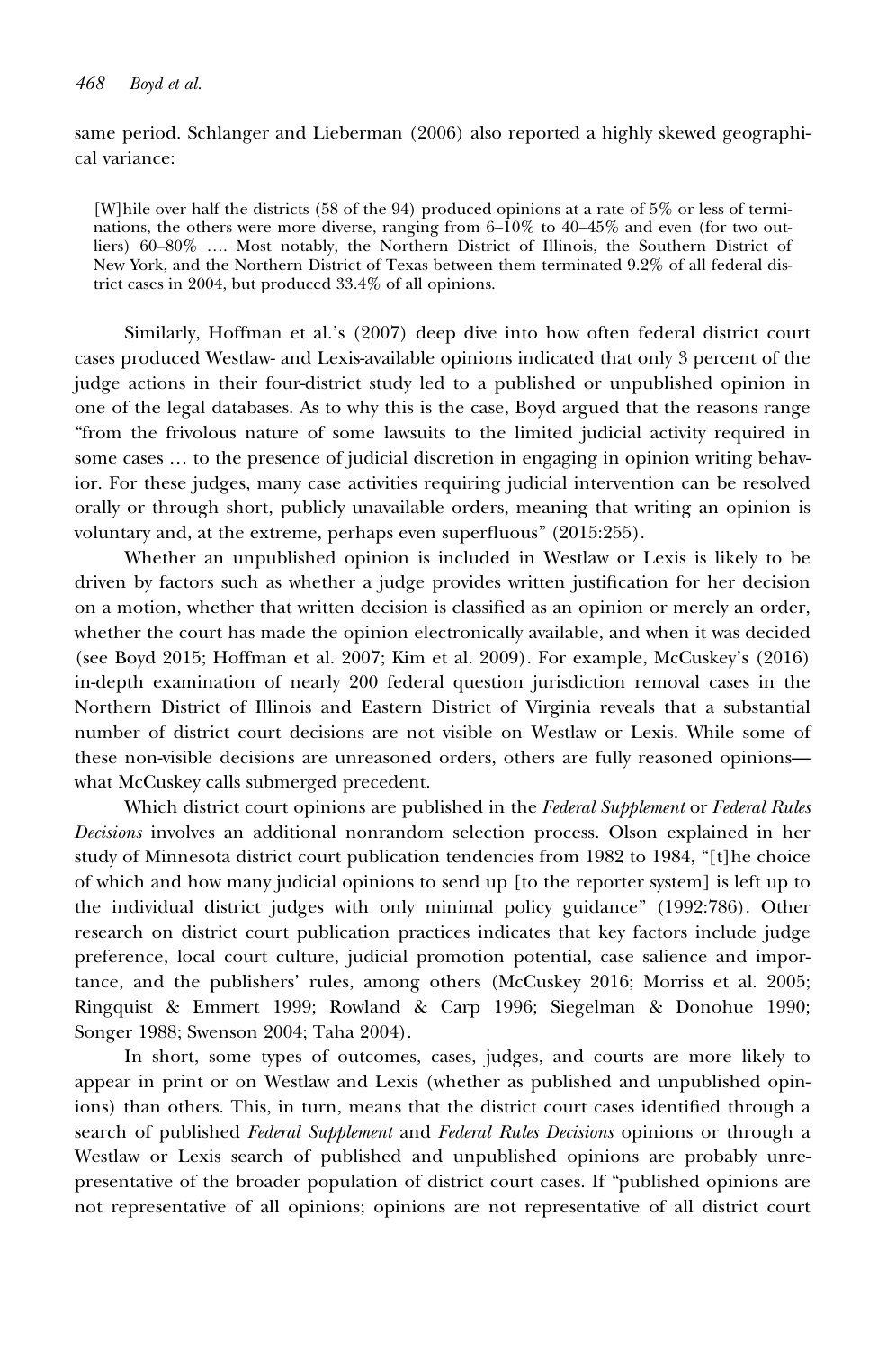decisions; and adjudicated cases are not representative of all filed cases" (Kim et al. 2009:97), then research designs examining published or unpublished opinions will often lead to skewed empirical results.

Of course, we are not the first to recognize the limitations of some of the district court research data sources. As Hoffman et al. put it, it is stark "how little trial court work is explained through written opinions" (2007:727). Siegelman and Donohue, in their extensive study of the publication of opinions in employment discrimination cases, argued that the "body of [district court] cases with published opinions needs to be viewed with greater sensitivity to the ways in which such cases are unrepresentative of all cases" (1990:1137).<sup>2</sup> Ringquist and Emmert argued that "in examining published cases alone, we are investigating an unrepresentative subset of decisions which in turn may seriously compromise the validity of conclusions regarding judicial behavior" (1999:33). But while multiple scholars have pointed out the potential impact of incomplete data, the existing literature on the impact of the data source choice is limited. Some studies are dated or examined only a small number of cases or districts (Hoffman et al. 2007; McCuskey 2016; Olson 1992; Swenson 2004). Others rely on appeals to identify district court cases (Songer 1988) or omit motion-level activity (Ringquist & Emmert 1999; Siegelman & Donohue 1990). One admirable study used dockets and court documents (often obtained from court clerks' offices), but had a narrow judge ideology focus (Keele et al. 2009). These limitations are completely understandable, of course, given constraints of cost and limited accessibility to court documents that hampered district court research in the past.

But it is now possible to do better. In the three decades since the publication of the Siegelman and Donohue (1990) study, arguably still the most comprehensive treatment of this topic, advances in electronic docketing and data availability have opened up significant new opportunities for systematic study of district court litigation. Nevertheless, much recent work continues to restrict the number of districts studied, neglect motionlevel activity, or examine only materials available on Westlaw/Lexis. This article explores the impact of those choices in research design when more comprehensive data are available.

In what follows, we provide what we believe is the most comprehensive examination to date of the implications of research design for quantitative empirical examination of federal district courts. In Section II, we detail our data, beginning with the Kim, Schlanger, and Martin (2013) *EEOC Litigation Project* data. As we document, for this project we supplemented that comprehensive set of EEOC cases by coding the visibility of each case and each motion across four different data sources: published opinions (Federal Supplement and Federal Rules Decisions); Westlaw or Lexis legal databases (including both published and unpublished opinions); case documents available electronically through PACER; and PACER docket sheets. In Section III we turn to an in-depth examination of the data, describing differences in the visibility of cases and court activity in each data

<sup>2</sup> Siegelman and Donohue define "published opinions" as those available on Lexis rather than our stricter (and more familiar) definition that includes only opinions available in official printed reporters.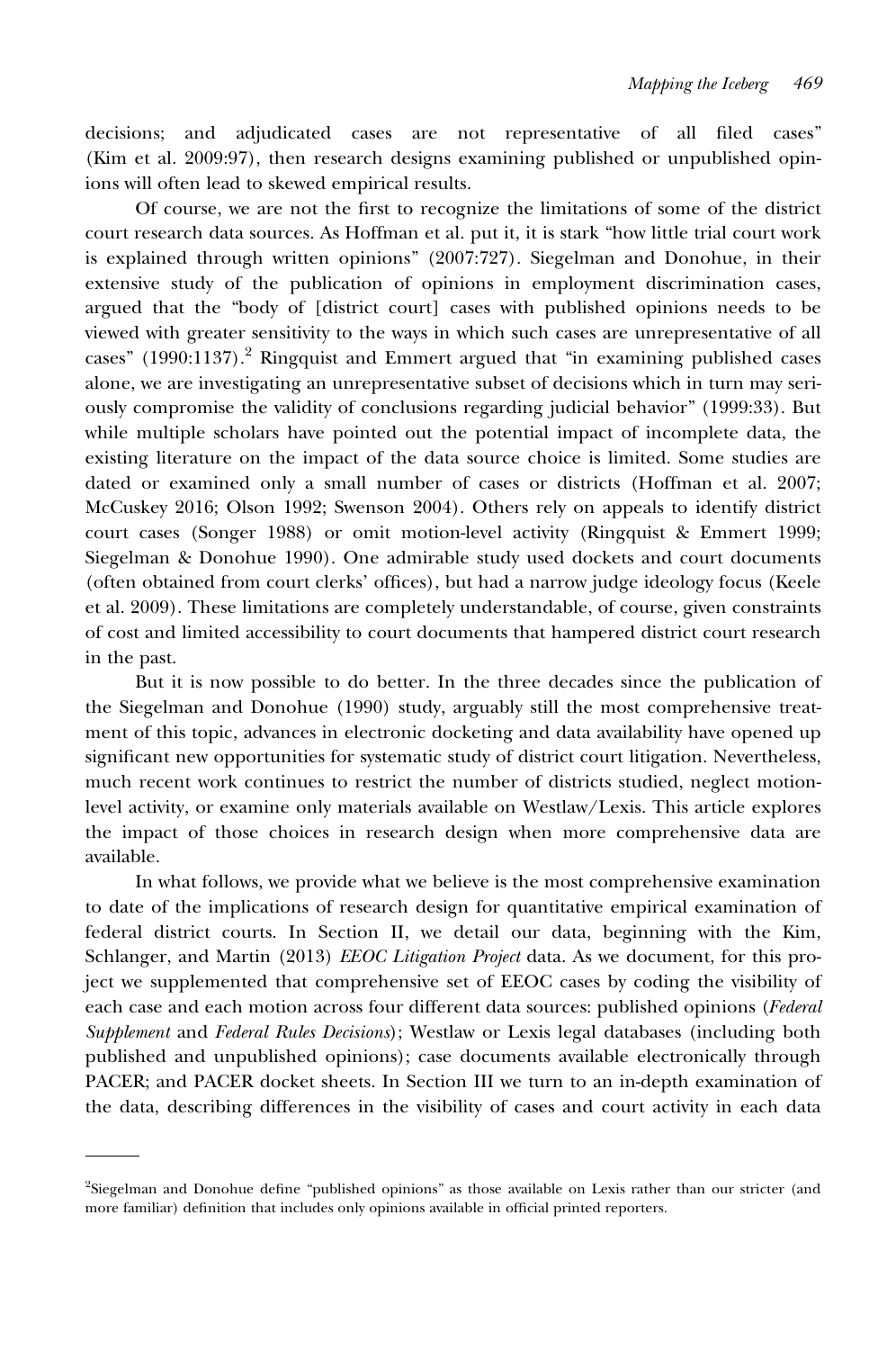source and examining how those differences vary across districts and time. In Section IV we tease out the effects of the visibility differences observed in Section III. Specifically, we examine when and the degree to which potential conclusions about case and motion winners, case termination method, monetary and injunctive relief obtained, and the influence of judge party, sex, and race on motion decisions are affected by the data source. Our results demonstrate that findings about district court cases, motions, and judges are often quite different if based on more selective sources compared to near-comprehensive sources. In Section V we conclude by exploring the broader implications for empirical district court research.

## II. Our Approach: Data and Research Design

### A. EEOC Litigation Project Data

We utilize the Kim et al. (2013) *EEOC Litigation Project* dataset,<sup>3</sup> which samples employment discrimination lawsuits initiated by the EEOC in federal district courts over a 10-year period ending in 2006.<sup>4</sup> Starting with a complete list of all lawsuits brought by the EEOC during that period, Kim et al.  $(2013)$  drew a stratified sample.<sup>5</sup> The final dataset includes  $2,316$  cases.<sup>6</sup> Unless otherwise noted, statistics reported below include appropriate sampling weights. For each case in the dataset, PACER was used to retrieve docket sheets and (where available) relevant underlying case documents such as complaints, orders, opinions, and consent decrees.

The EEOC Litigation Project data include information regarding the parties, judges, allegations, and details about how cases were finally resolved (e.g., consent decree, court judgment, or jury verdict), as well as any relief obtained (monetary or injunctive). The data also include information about every significant motion<sup>7</sup> filed in the case—including

6 All cases without a district court resolution by April 22, 2008 were coded with "ongoing" as the case outcome.

 ${}^{3}\text{The } EEOC\,Litigation\, Project\, data$  and documentation are available at [http://eeoclitigation.wustl.edu/.](http://eeoclitigation.wustl.edu/)

<sup>4</sup> The data include cases filed in fiscal years 1997 through 2006—namely, cases filed from October 1, 1996 through September 30, 2006.

<sup>5</sup> The resulting data include all cases classified by the EEOC as intended to benefit more than one employee and all cases concluded via a contested court order (whether an opinion or a verdict). The data also include a random sample of all remaining EEOC cases.

<sup>&</sup>lt;sup>7</sup>"Significant motion" is broadly defined and includes the following motion types: motion to dismiss (involuntary, including 12(b)(6), 12(b)(7), for jurisdiction or venue), motion for judgment on the pleadings, motion for summary judgment, motion to alter/amend judgment, motion for judgment as a matter of law, motion to dismiss—voluntary, motion to intervene by complainant or EEOC, motion for default, motion for preliminary injunction, motion for injunction, motion for joinder, motion for severance, motion for remittitur/additur, motion for new trial, motion to consolidate, motion or notice to relate cases, and substantive discovery motion. Substantive discovery motions include matters like motions to compel and motions for protective orders but do not include motions involving more administrative matters such as the timing of discovery or numerical limits. Similarly, motions regarding administrative matters like the addition or substitution of counsel were omitted.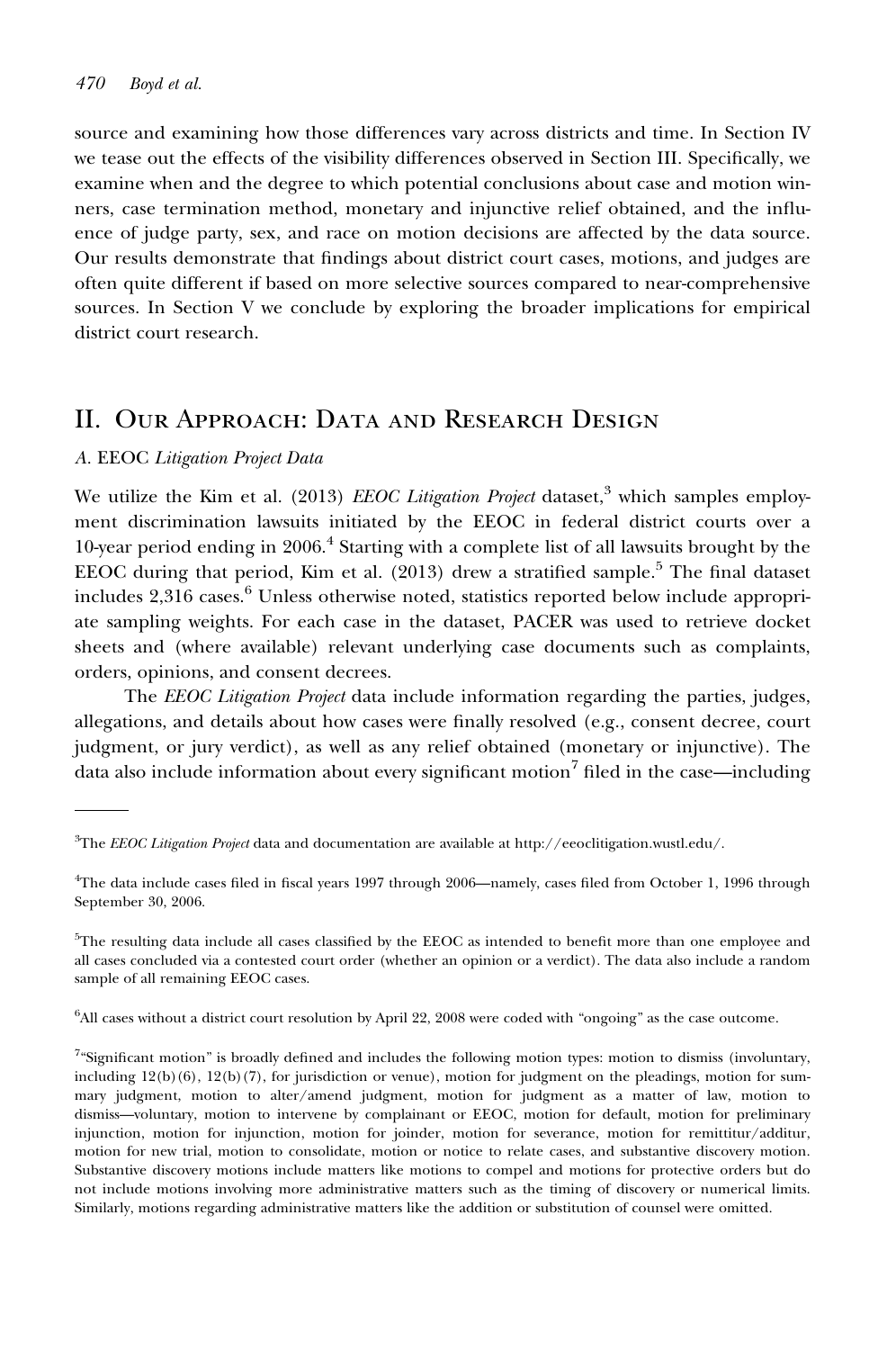the dates it was filed and resolved, whether the motion was opposed, the outcome, and the deciding judge.<sup>8</sup> These data provide a comprehensive picture of district court activity in the cases sampled.

#### B. Data Extension

The EEOC Litigation Project data capture every significant motion that occurred in any of the cases in the sample. To study the visibility of these case activities in other data sources, we supplemented the data as follows. For every motion within the EEOC Litigation Project data (i.e., every significant motion), we determined whether the resolution of the motion is published in the Federal Supplement or Federal Rules Decisions Reporters<sup>9</sup> or is available as an unpublished decision in Westlaw, $^{10}$  LexisNexis, $^{11}$  or both. The Westlaw and LexisNexis searches used to extend the EEOC Litigation Project data were conducted between 2016 and 2019.

We also coded whether the resolution of each motion, whether in the form of an order or opinion, is electronically available on PACER, by looking for a live hyperlink on the docket sheet.

With these extensions, the data allow us to study the representativeness of district court research conducted with today's electronic research tools.

#### C. Important Groundwork: Categories, Definitions, and Levels of Analyses

This section describes our study's key concepts and levels of analyses to lay the groundwork for the discussion and data analyses that follow.

When considering to what extent the activities of district courts are visible to researchers, there are two distinct levels of analysis—the motion level and the case level. Which one should be used depends on the research question posed. For example, if a researcher wants to know how judges make decisions, it may be important to capture how they decide individual motions. On the other hand, if a researcher is concerned with plaintiffs' success rates in litigation, case-level outcomes will be more appropriate. Our

<sup>8</sup> After extensive training, law student and lawyer coders captured detailed information about litigation activity in each case from the docket and available case documents. To ensure data reliability, an expert coder checked and approved all coding.

<sup>&</sup>lt;sup>9</sup>To ensure the inclusion of all relevant opinions and orders across sources, we separately retrieved citations from Westlaw and Lexis.

 $10$ In Westlaw, coders were required to search for relevant opinions in each of three different ways before concluding that no citation (published or unpublished) was available in the database: (1) by case name for the federal district courts source, filtered by jurisdiction if needed, (2) by the dockets source, searching by state and docket number, and (3) by court source, searching by docket number and party name.

<sup>&</sup>lt;sup>11</sup>In Lexis, coders limited their searches to "All US District Courts" and then performed multiple searches for a combination of "equal employment" (and other variations of EEOC), the state of the district court, the defendant's name (multiple variants as needed), and the docket number.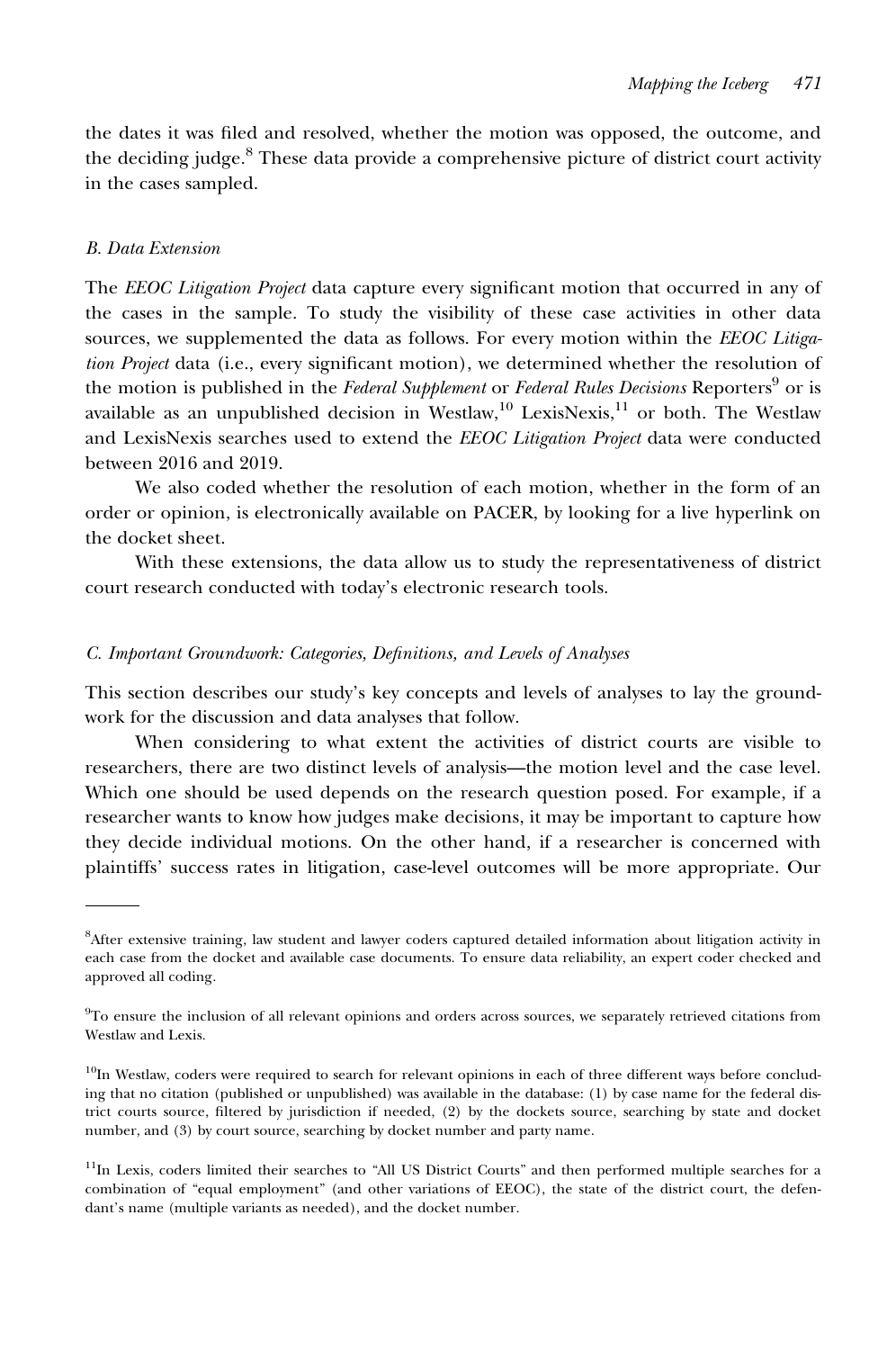#### 472 Boyd et al.

data include 2,316 cases, but many more motions—that is, case activity that requires some type of response from a judge.<sup>12</sup> A given case may have no, one, or many motions.

The majority of our analysis that follows focuses on motions. Each motion is categorized according to its availability in different data sources. If the outcome of a motion is available in a particular data source, we say that it is "visible" at that level.

The four levels of visibility are:

- 1. Published Opinion. The opinion or order deciding the motion is published in an official reporter. These official reporters include the Federal Supplement (F. Supp., F. Supp. 2d, F. Supp. 3d) and the Federal Rules Decisions (F.R.D.).<sup>13</sup>
- 2. Westlaw or Lexis Opinion. The motion opinion or order is available on Westlaw and/or Lexis, whether officially published or unpublished.
- 3. PACER Hyperlinked. An opinion or order falls within this category when the PACER docket sheet includes a hyperlink to an electronic version of the opinion/order. Some of these rulings are conclusory; others are equivalent to what McCuskey calls submerged precedent—that is, "reasoned opinions available only on court dockets, and not on the Westlaw and Lexis commercial databases" (2016:516).
- 4. PACER Docket Sheet. The PACER docket sheet always provides a written record that an opinion and/or order resolved a motion. In many instances, the docket sheet text describes in detail the type of motion, the date filed and resolved, the motion's outcome, and the judge who resolved the motion. At times, the docket sheet text also includes further details about why the judge reached that decision.

Generally speaking, each level of motion visibility is encompassed or nested within the levels below it.<sup>14</sup> Figure 1 illustrates this relationship. If a motion produced an opinion published in the *Federal Supplement*, it will generally also be available in Westlaw and Lexis databases, hyperlinked on PACER, and listed on the PACER docket sheet. Thus,

<sup>&</sup>lt;sup>12</sup>Unless otherwise noted, each observation in the motion-level analyses is based on a unique underlying motion. This is true even if two (or more) motions were resolved by a single court order or opinion. Note, however, that we do not code multiple court orders/opinions resolving the same motion as multiple observations. It is a frequent occurrence for there to be two separate docket sheet entries for the resolution of a motion, with one entering, for example, the judge's memorandum opinion and the other entering the accompanying order on that motion resolution.

<sup>&</sup>lt;sup>13</sup>We also have two observations with published opinions in the Bankruptcy Reporter (B.R.). We have coded these as published.

 $14$ For 0.73 percent of the motion opinions, an opinion is available on Lexis but not on Westlaw, and 0.6 percent of the motion opinions are available on Westlaw but not Lexis. Under 3 percent of motion resolutions are available as published or unpublished opinions through Westlaw or Lexis but are not electronically available as hyperlinked documents on PACER. This circumstance is almost entirely limited to the earlier years of the data when district court dockets were not yet required to link electronic versions of case outcome documents.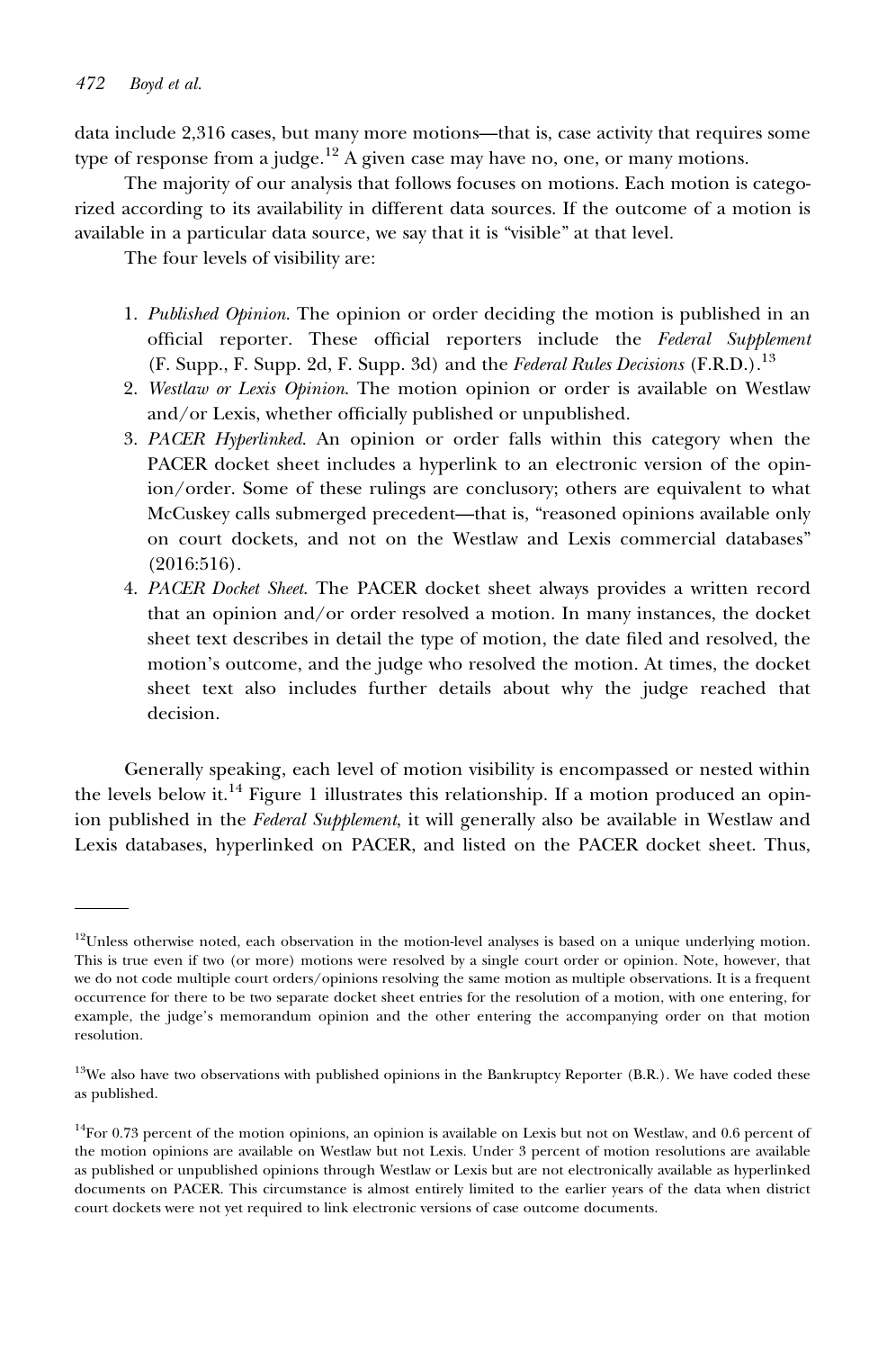

Figure 1: Illustration of the four levels of motion visibility.

the four categories are cumulative. The last category, PACER docket sheet, encompasses all motions in the dataset.

At times, a case-level analysis will be more appropriate—for example, when asking about case outcome and termination method, the type of discrimination alleged, or the resulting injunctive and monetary relief. To conduct case-level analyses, we again capture whether a given case is visible at each of the four levels based on whether any of the case documents are available from that source. The difference between the case-level and motion-level analyses is that a case is coded as "available," and therefore visible, if any case document (not only documents relating to a particular motion) appears in that data source. Some cases have multiple opinions and orders, and often these are inconsistently visible. For example, a case may have three available case documents: a published  $(F. Supp.)$  opinion resolving a dispositive motion, an unpublished opinion on a discovery motion available on Lexis and Westlaw, and an order documenting the in-court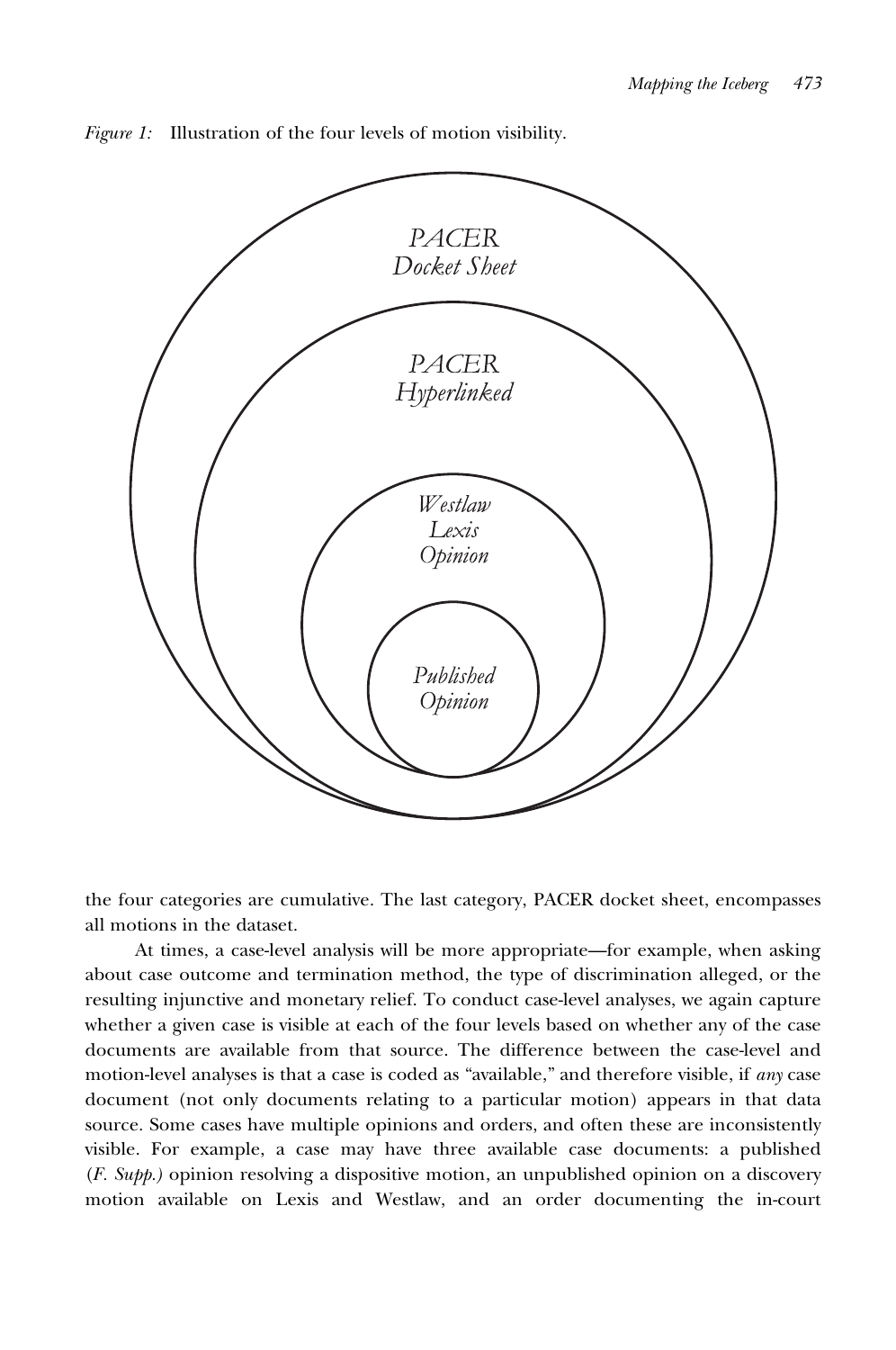resolution of a motion available through a hyperlink on the PACER docket sheet. For purposes of determining visibility at the case level, we use the highest (most prominent) publication or availability source for any of the case's documents. In the example just set out, the case would be recorded as being visible in a published source. This coding decision reflects the fact that researchers can learn of a case's existence based on just one document. By its nature, our coding approach is very generous toward finding cases to be available in the more selective data sources.

During our analyses that follow, we also refer to two other sources of data for identifying district court activity: the Carp-Manning U.S. District Court Database (Carp & Manning 2016) and appellate court data. The Carp and Manning Database contains over 100,000 federal district court judge decisions from 1927 to 2012 and is the data source for numerous political science studies on the U.S. district courts (e.g., Rowland et al. 1984; Rowland & Carp 1996). The Carp-Manning data are selected from *Federal Supplement* decisions, focusing only on those decisions that contain a liberal-conservative dimension, have a clear-cut winner or loser without division across multiple issues, and were decided by an Article III district judge rather than by a magistrate judge (Carp & Manning 2016). We merged the Carp-Manning data with the *EEOC Litigation Project* data via the Federal Supplement citations.

We also consider district court cases that can be identified through the presence of circuit court appeals. Doing so allows comparison with research designs like Songer (1988) and Randazzo (2008). To determine which cases could be identified through appellate data, we merge our data with the Federal Judicial Center's Integrated Database for Appellate Court Terminations, thereby obtaining information on whether there was an appeal in a district court case<sup>15</sup> and, if so, how that appeal terminated.

## III. Differences Emerge: Descriptive Data

In this section, we consider descriptive differences in the visibility of cases and court decisions on motions, depending on the data source used.

#### A. Variations in Case Visibility

We start by examining variations in the visibility of cases across different data sources. This case-level focus is analogous to many prior district court studies, including Siegelman and Donohue (1990). Case-level analysis allows us to examine case visibility regardless of whether the case involved any motions or resulted in any court-produced case documents. Cases without motions or documents leave no record in traditional opinion searches of  $F.$  Supp., Lexis, and Westlaw and have no hyperlinked court documents available on PACER. These zero motions cases, by definition, do not appear in the

<sup>&</sup>lt;sup>15</sup>We define appeals in the most generous way possible to include all instances where there is a notice of appeal.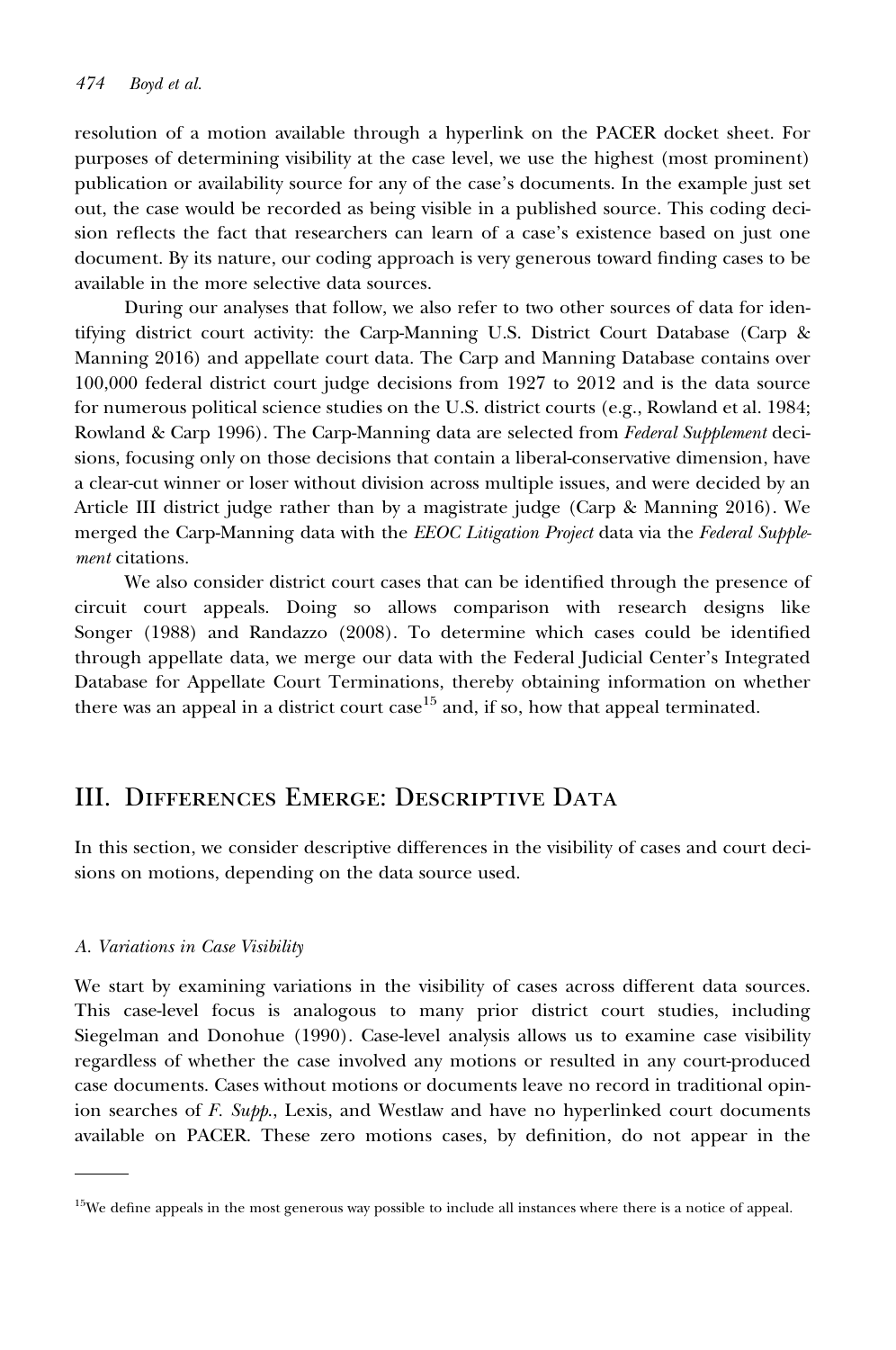Figure 2: Visibility of cases by data sources; all cases in data and cases with an appeal.



## **Case-Level Availability**

motion-level data we discuss below or in any study relying on court opinions (published and unpublished), but they do exist, and docket sheets provide information about them.

Figure 2 depicts the visibility of cases across data sources. As it shows, for the EEOC Litigation Project data, information is available for all cases in PACER docket sheets. While PACER docket sheets record basic information about the case, additional information is available in about 45 percent of the cases by examining docket-hyperlinked case documents. If a researcher studied district court cases by searching all Lexis and Westlaw opinions, only about 10 percent of cases would be identified, and only about 2 percent of cases would be visible if a researcher restricted herself to published reporters.

Focusing only on cases that eventually have an appeal—6 percent of the cases in our data—the differences in visibility are less pronounced. Still, less than 50 percent of the district court cases with appeals are visible through Westlaw and Lexis and only 16 percent are officially published.

#### B. Variations in Motion Visibility

One of the advantages of the EEOC Litigation Project's data is that they permit examination not just of individual EEOC cases but also more in-depth inquiries into the dynamic motion activity within individual cases. The data include a great deal of motion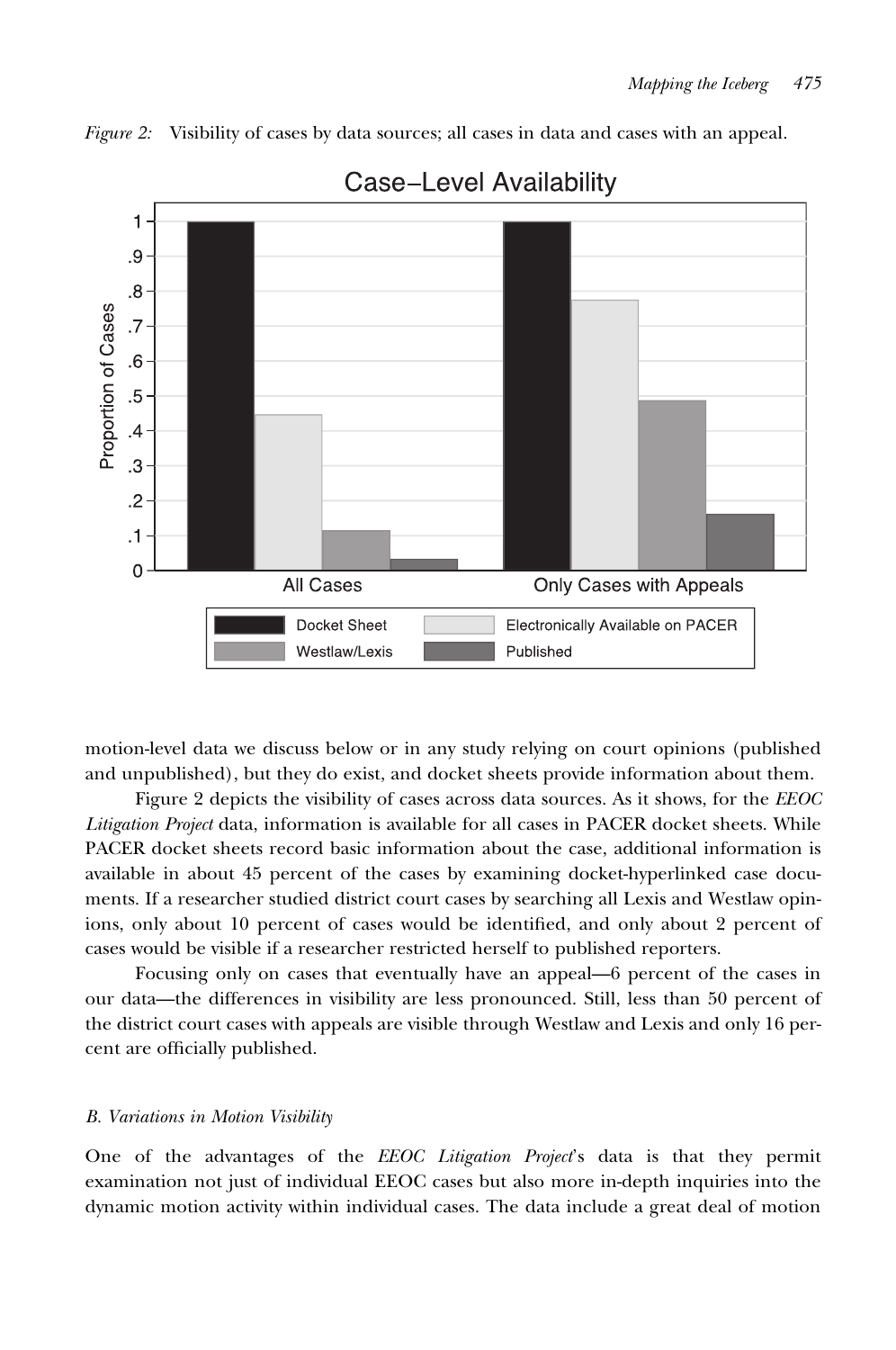

Figure 3: Visibility of motions by data source for all motions, discovery motions, and dispositive motions.

activity—a total of 4,642 significant motions (the equivalent of 6,154 population motions once case sampling weights are accounted for).<sup>16</sup> Cases have an average of 5.42 significant motions.

Figure 3 depicts the visibility of motion activity across different data sources, for all motions (a combination of discovery, dispositive, and others) and for only discovery motions and only dispositive motions.17 While every motion is visible on PACER docket sheets, many are invisible in the other data sources. For all types of motions, the documents (orders or opinions) resolving the motions are electronically available on PACER through hyperlinks around 70 percent of the time. In published reporters and Lexis/ Westlaw opinion databases, motion visibility is both lower and more varied.

<sup>&</sup>lt;sup>16</sup>See footnote 7 for full details on what constitutes a significant motion in the data.

<sup>&</sup>lt;sup>17</sup>We define the following *EEOC Litigation Project* motions as dispositive motions:  $12(b)(6)$  Motion to Dismiss, Motion to Dismiss—Involuntary, Motion for Judgment on the Pleadings, Motion for Summary Judgment, and Motion for Judgment as a Matter of Law.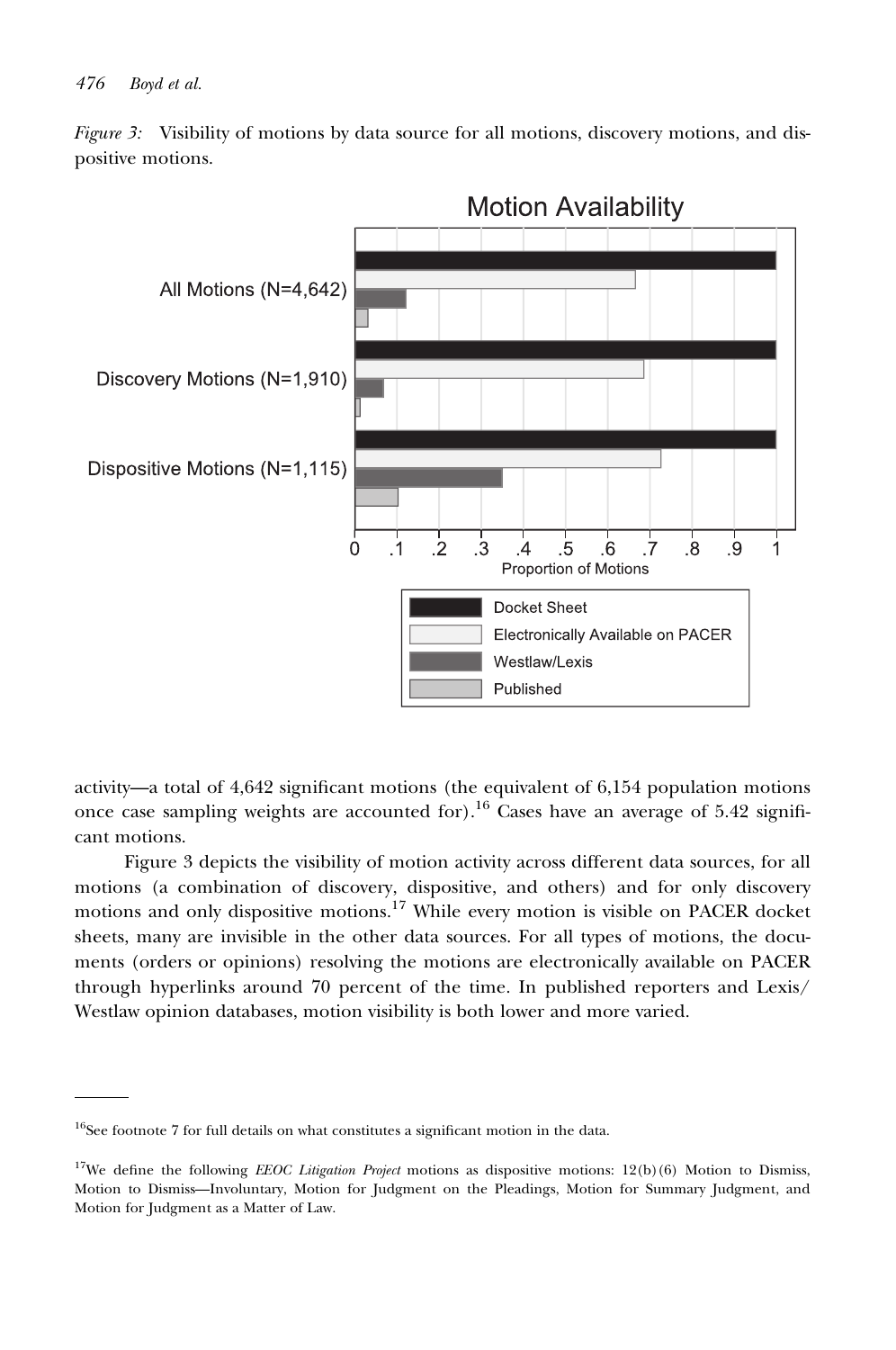Perhaps not surprisingly, dispositive motions are more visible in both published sources or Westlaw/Lexis opinion searches than are discovery motions or all types of motions. Still, only 35 percent of the dispositive motions in the population of the EEOC Litigation Project's data are discoverable via Westlaw or Lexis opinion searches. For all motions, that number is 12 percent, and for discovery motions, it is just under 7 percent. Relying on published sources  $(F. \text{Supp. and } F.R.D.)$  yields even fewer of the motions—just over 10 percent of the dispositive motions, 3 percent of all motions, and 1 percent of discovery motions.

Overall, then, the descriptive results in Figure 3 indicate that only a small slice of motion activity in district court cases is visible from opinion searches of Westlaw or Lexis. This is so even for dispositive motions. In the next two subsections we explore how the visibility of motion activity varies across districts and over time.

#### C. District Court Variation in Motion Visibility

The EEOC Litigation Project data include motion activity in cases in 91 of the 94 federal district courts.<sup>18</sup> Visibility of this activity varies widely by district, as can be seen in Figures 4a and 4b. Figure 4a presents the visibility of all motion activity by data source for the 15 district courts with the highest number of motions in the data. Compare districts like E.D. Missouri, N.D. Texas, and E.D. Pennsylvania to districts like E.D. Michigan, W.D. Washington, and W.D. Texas. In the former districts, nearly 20 percent of motion outcome documents are available through Westlaw and Lexis (whether as published or unpublished opinions). By contrast, in the latter districts, there is only about a 1 or 2 percent visibility rate in those easy-to-access Westlaw and Lexis sources.

Figure 4b presents similar information, but this time solely for dispositive motions. Because of small numbers, we highlight just the five district courts with the most motions in the data. Variability in visibility is again the norm. For example, in the N.D. Illinois and N.D. Texas, the outcomes of dispositive motions are available through Westlaw and Lexis around 60 percent of the time, whereas in the M.D. Florida, these documents are available for only 20 percent of dispositive motions.

Given prior research finding differences in when and why district court judges submit cases for publication, including based on local legal culture (Ringquist & Emmert 1999; Siegelman & Donohue 1990), variation is not surprising. Nonetheless, the magnitude of the visibility differences across districts is jarring. For researchers designing a data-collection project from Westlaw and Lexis, these differences matter—a topic to which we return shortly.

<sup>&</sup>lt;sup>18</sup>The District Court for the Virgin Islands is the only district court without any cases in the data. In addition, there are no cases in the data with any motions present for the District of Vermont and the Southern District of West Virginia.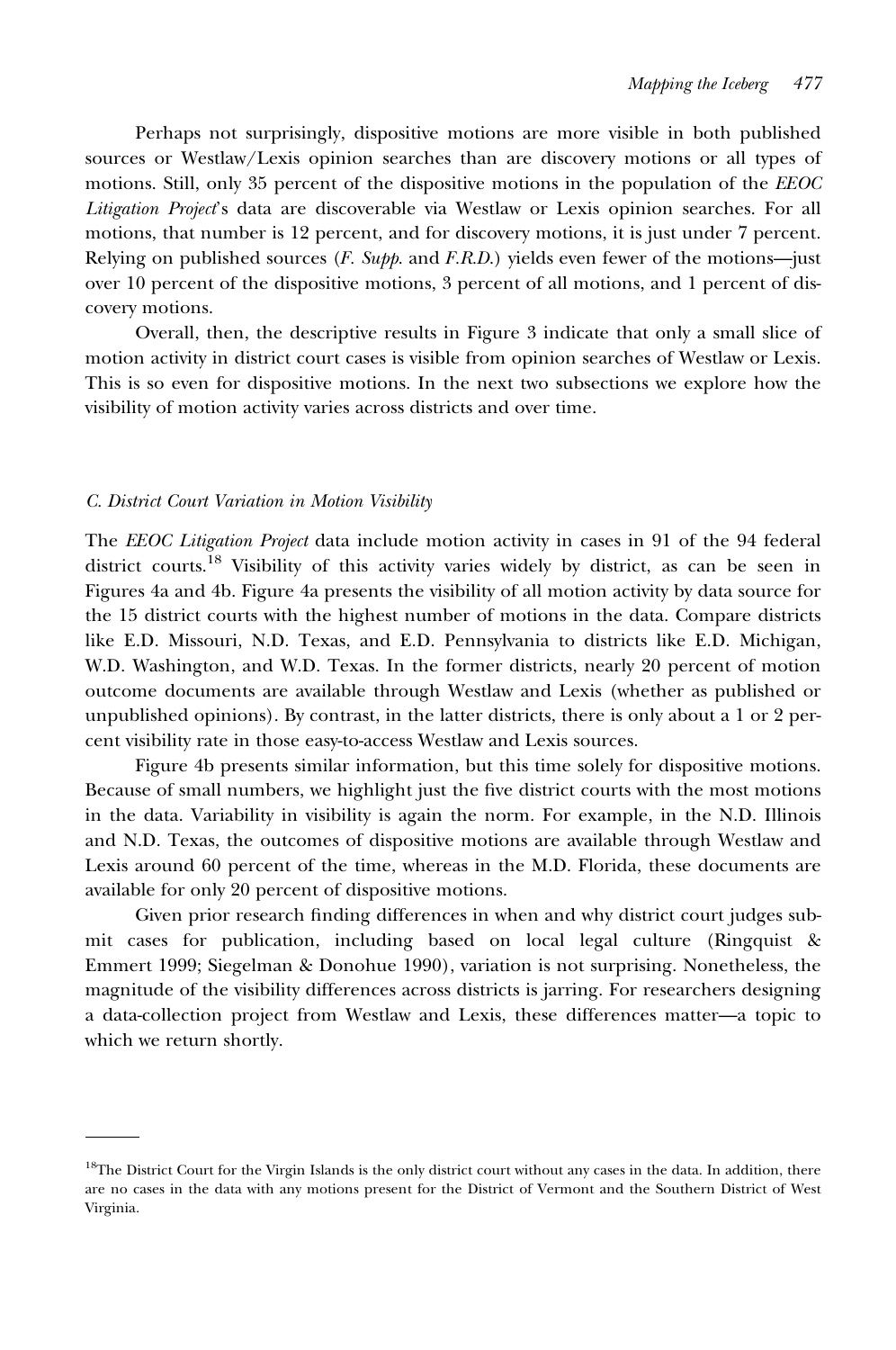Figure 4: (a) Visibility of all motion types by data source for district courts with greatest number of motions. (b) Visibility of dispositive motions by data source for district courts with greatest number of motions.



NOTE: Proportions and Ns are calculated using the sampling weights.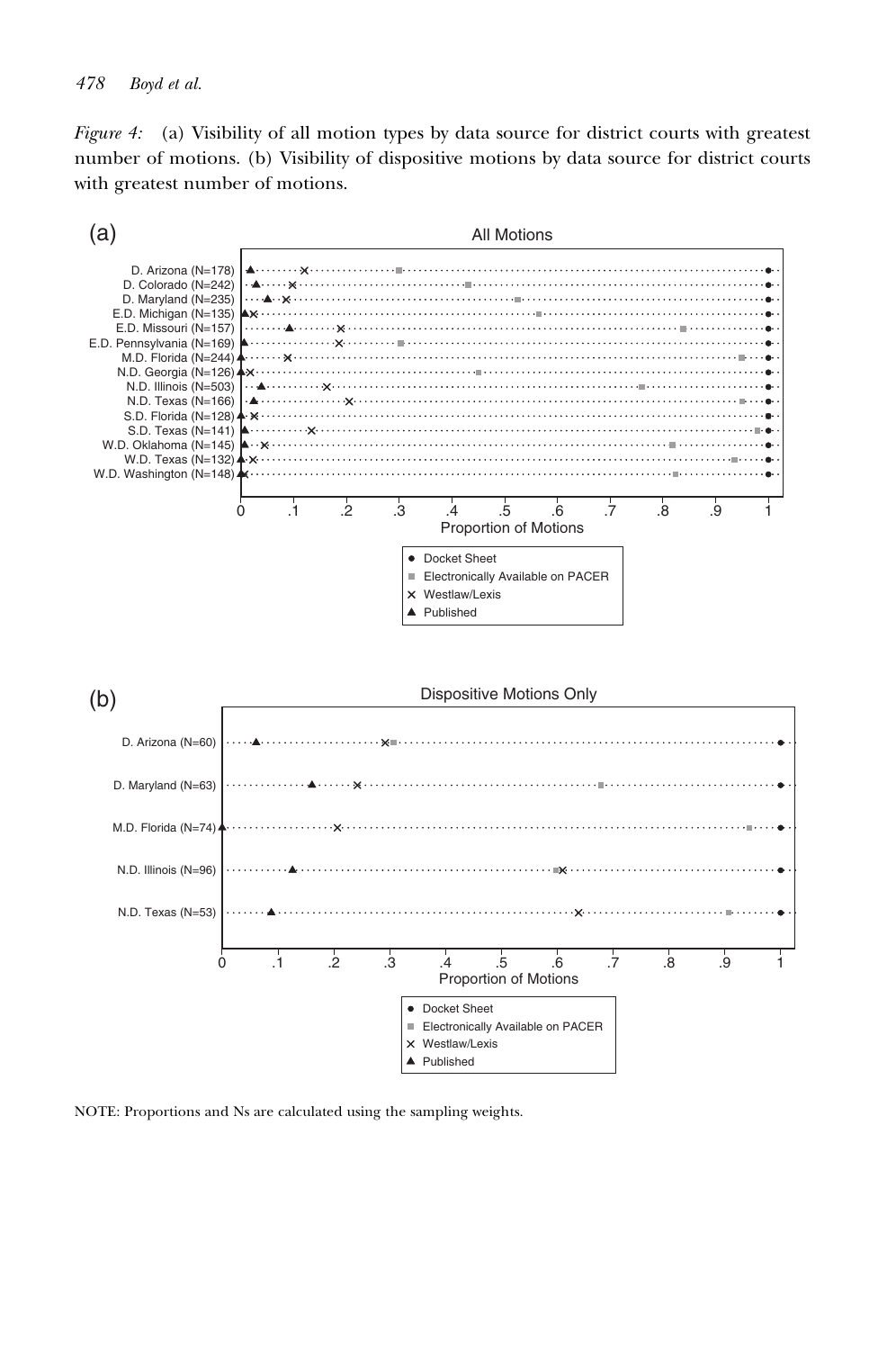

Figure 5: (a) Visibility of motions by data source from 1998–2007, all motions. (b) Visibility of motions by data source from 1998–2007, dispositive motions only.

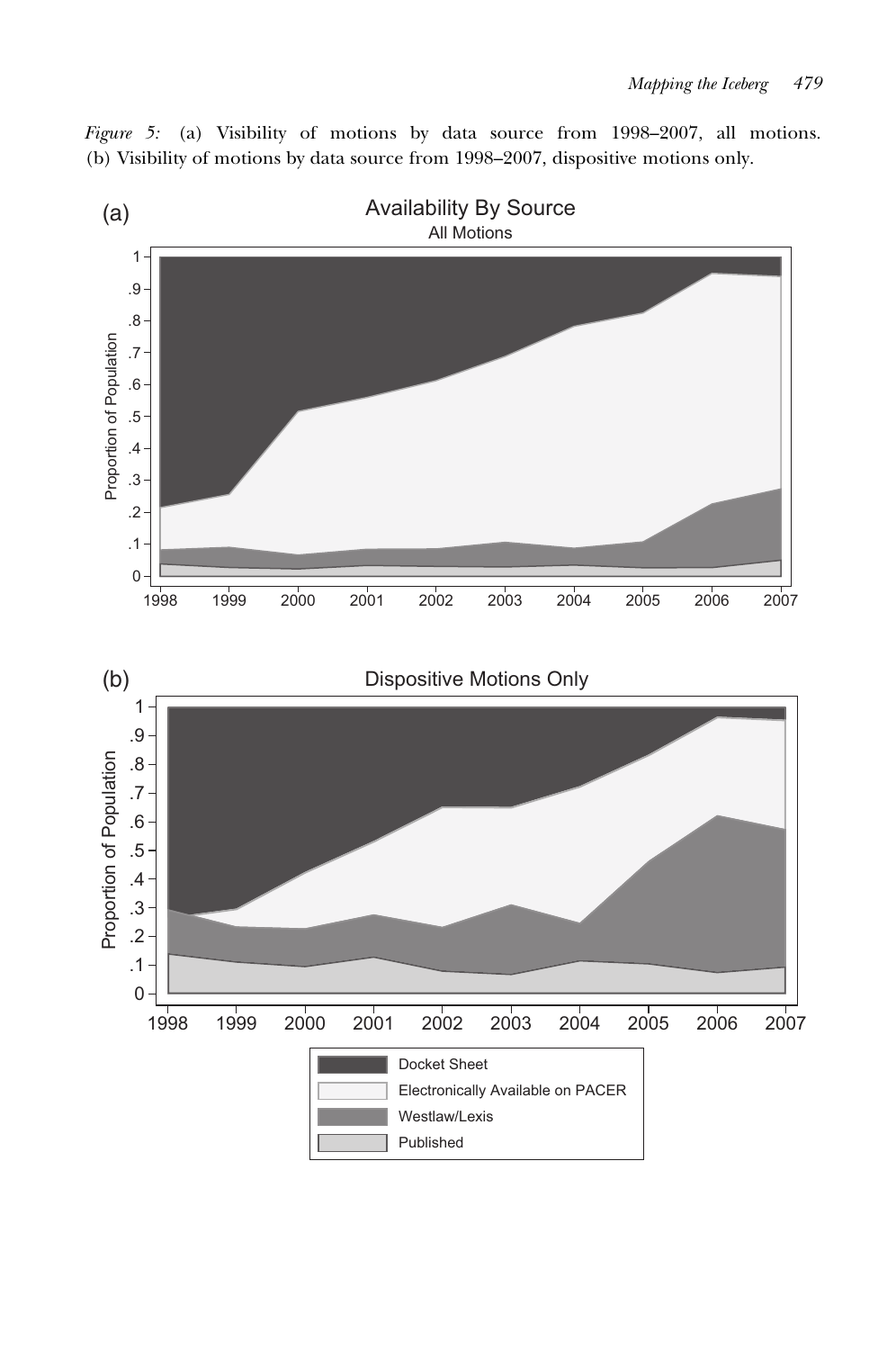#### D. Variation in Motion Visibility Based on Decision Date

Figure 5 examines differences in the visibility of motions across the years of our data. The figure plots the overall visibility of motions resolved from 1998 to 2007 in different data sources, for all motions and for dispositive motions.<sup>19</sup> Like Figure 4, Figure 5 highlights enormous variation in visibility by source. It adds notable differences depending on the date of decision.

For decisions issued prior to 2000, under 30 percent of dispositive motions (and 25 percent of all motions) are visible in any non-PACER docket sheet format. By the later years of our data, by contrast, there are very few instances where the only record of a motion's outcome was the docket sheet (solid black shading in Figure 5); for decisions issued after 2005, nearly 90 percent of all motions—and almost 100 percent of dispositive motions—have an opinion or order electronically accessible via PACER hyperlinks. This uptick in electronic document availability in the later years of our data coincides with the gradual implementation of electronic filing in the district courts starting in the late 1990s (U.S. Courts 2013) and the passage of the E-Government Act of 2002 (Kim et al. 2009).

Figure 5 also shows interesting variation in the visibility of motions on Lexis and/or Westlaw. While the overall proportions are low for decisions issued in the early years of our period (below 10 percent for all motions through 2005 (Figure 5a); at or below 30 percent for dispositive motions through 2004 (Figure 5b)), the proportions increase substantially for the later years. This is particularly noticeable for dispositive motions; for this slice of data, which drives the overall results, the percentage of opinions decided after 2004 that are available from Westlaw or Lexis jumps, rising to about 60 percent for decisions in 2006. Presumably, the increase in availability of opinions via PACER hyperlinks in turn has enabled Westlaw and Lexis to expand with little effort the number of unpublished district court decisions they offer for these later time periods.

In contrast to the expansion of electronically available information for cases decided in later years, there is little change in the proportion of published opinions. Throughout our study period, from 1998 to 2007, only about 3 percent of all motions and about 10 percent of dispositive motions are visible in published sources. This lack of variation likely results from invariant selection criteria. Since well before 1998, West Publishers has published reporters like the Federal Supplement and has informed judges and courts how and when to submit opinions for publication.

While motion activity during the last full year of our period is much more visible on Lexis and Westlaw (published and unpublished) than for earlier years, nearly 50 percent of the dispositive motion outcomes are visible only via PACER sources (Figure 5b), and this is true for over 70 percent of all motion outcomes (Figure 5a).

Clearly, there is increased availability of court documents for the later years in our time period. Our data do not allow us to observe the trend line for decisions rendered after 2007. Nevertheless, caution regarding research design remains warranted. McCuskey

 $19$ Figure 5 tracks motion resolutions in our dataset, with the x-axis indicating the year the motion was resolved. We exclude 1997 because our dataset begins with cases filed in fiscal year 1997, and few of those cases had time to proceed to a resolution of any motions by the end of 1997.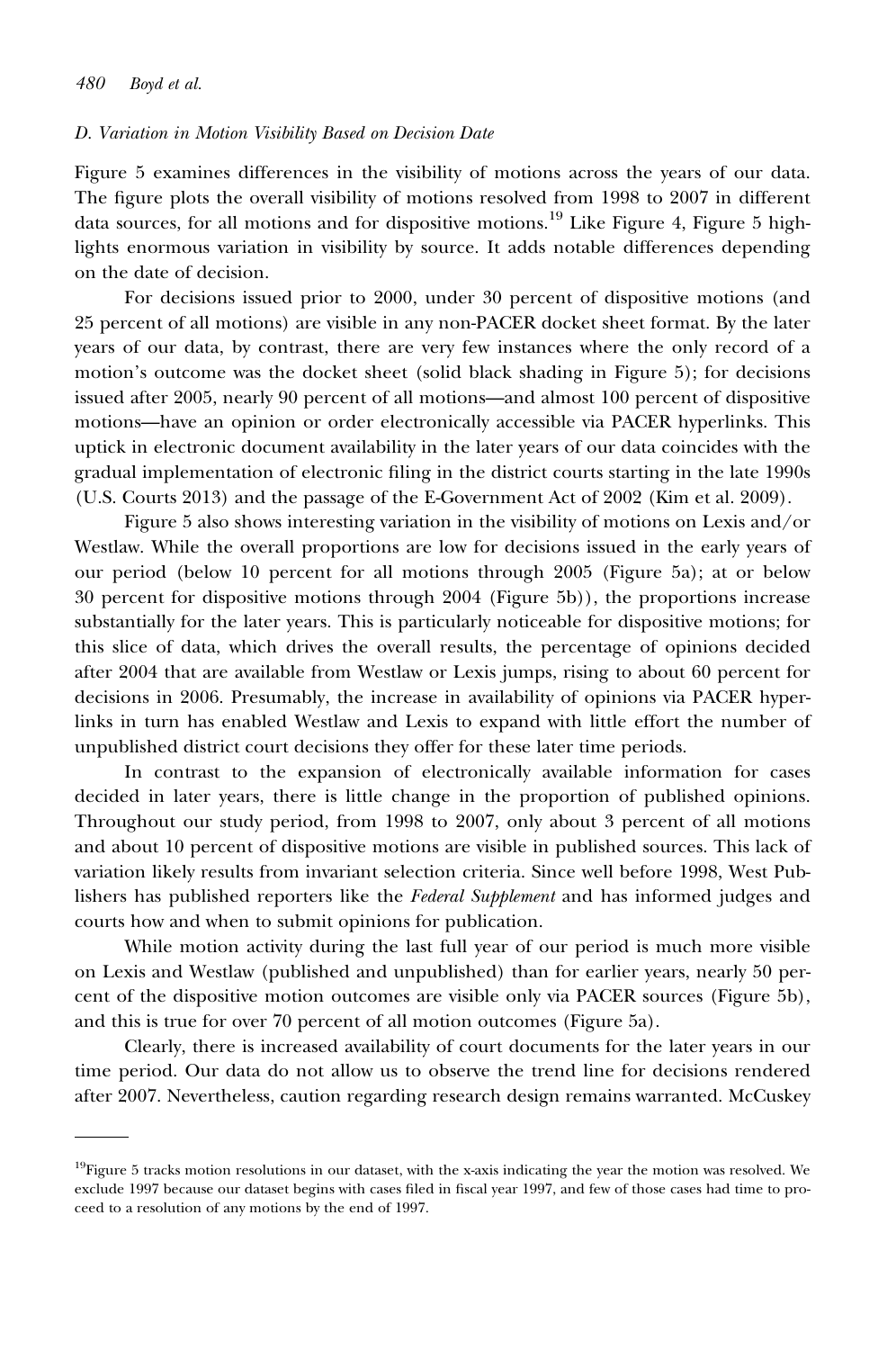noted that Westlaw appears to pull its unpublished opinions exclusively from the PACER "Written Opinion" collection (2016:529). This is likely true for Lexis as well. However, "[n]one of the court orders and not every opinion are tagged as an Opinion" (McCuskey 2016:528), and—while we have not systematically tallied such omissions—we have come across some opinions so tagged that nonetheless did not make it into Westlaw's unpublished opinion collection. In correspondence with Westlaw staff about unpublished opinions, we were told: "Ultimately, … some decisions not deemed by the courts to be written opinions are included in our case collection, while some decisions deemed to be written opinions are not" (Kenny 2020). In short, we are confident that Lexis and Westlaw have not closed the PACER gap in their unpublished offerings for more recent decisions; even today, no orders and some opinions do not make it into the PACER "Written Opinions" database, and so some motion outcomes will continue to be missing from ordinary Lexis and Westlaw searches.

## IV. Do Differences in Case and Motion Visibility MATTER?

Informed by the evident differences in case and motion visibility across data sources, we can assess how these differences may affect conclusions often drawn about district court cases, participants, and overall litigation processes. To do this, we examine: (1) case and motion outcomes, the termination method for cases, and amounts and types of monetary and injunctive relief obtained; and (2) judicial behavior.

We conduct several analyses below and set out how the results depend on the data source.

#### A. Likelihood of Winning Individual Motions

We begin by looking closely at motion win rates. Figure 6 plots the proportion, with sampling weights, of motion outcomes (granted or granted in part/denied in part) based on the identity of the movant (EEOC or defendant) and the type of motion (all types, just discovery motions, and just dispositive motions). Each panel compares these observed outcomes across data sources. Figure 6 illustrates that the observed success rate for motions made by the EEOC turns on data source. This is particularly true for all motions and discovery motions, where the EEOC's total success rate as a movant is substantially underestimated—by 0.38—if analysis is limited to published and unpublished opinions available on Lexis and Westlaw. In addition, while partial grants of motions are far less common in the data than full grants or denials, when they do happen, a record of their presence varies quite a bit by data source. When the EEOC is the movant, analysis of Lexis/Westlaw-available orders actually over-reports partial successes, again particularly in the all motions and discovery motions subsets. A similar pattern exists for the motions where the defendant is the movant, although the differences are much less extreme.

For just dispositive motions, the skew based on different data sources is smaller. There are still some differences of note—for example, outcomes observed in published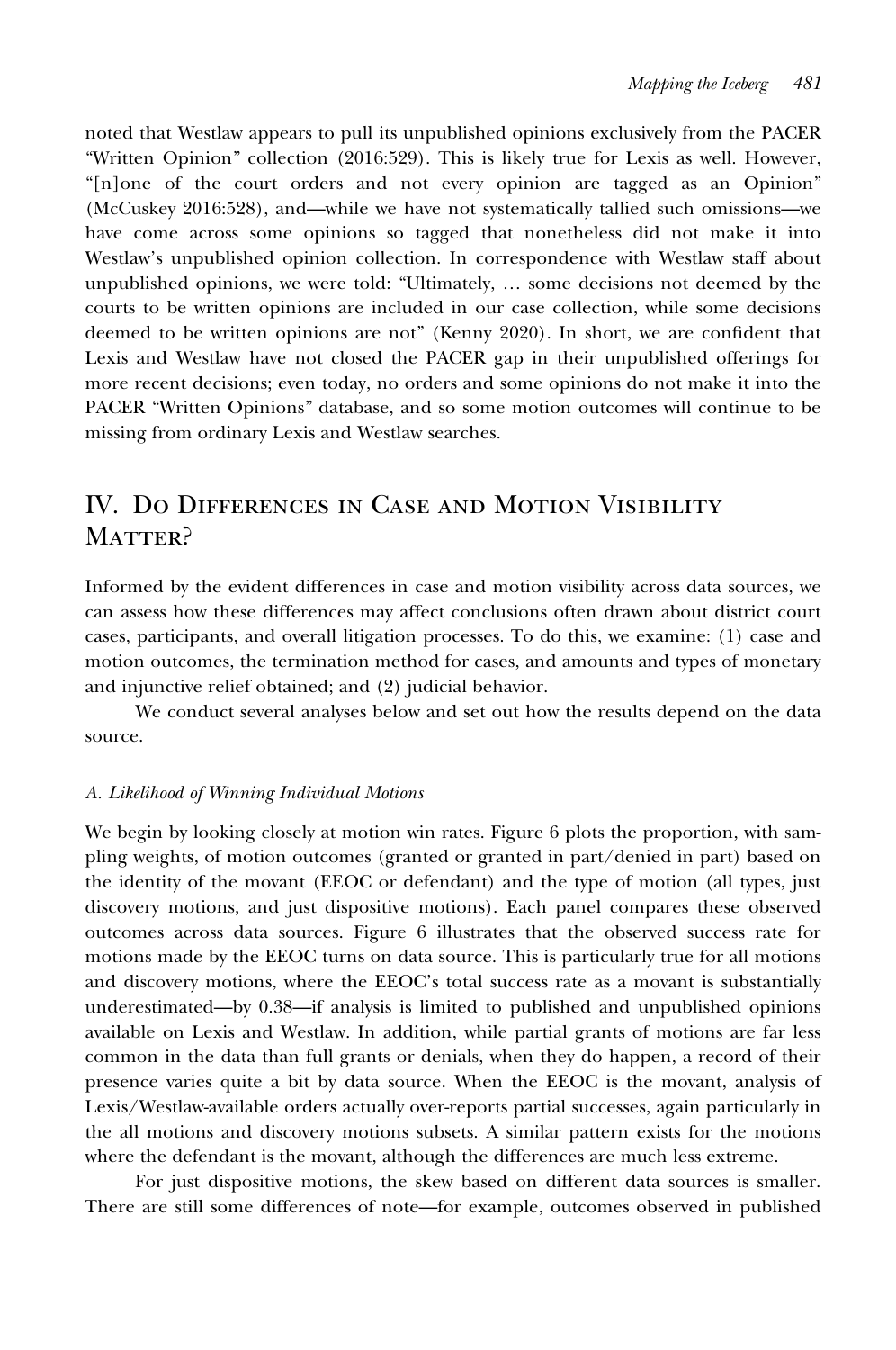#### 482 Boyd et al.

Figure 6: Observed motion win rates by data source.



opinions overestimate defendant wins-in-part by about 0.15 relative to the PACER-based sources. However, the differences do not vary as much as for all motions or for discovery motions only. So while Figure 3 demonstrates that  $F.$  Supp., Westlaw, and Lexis did not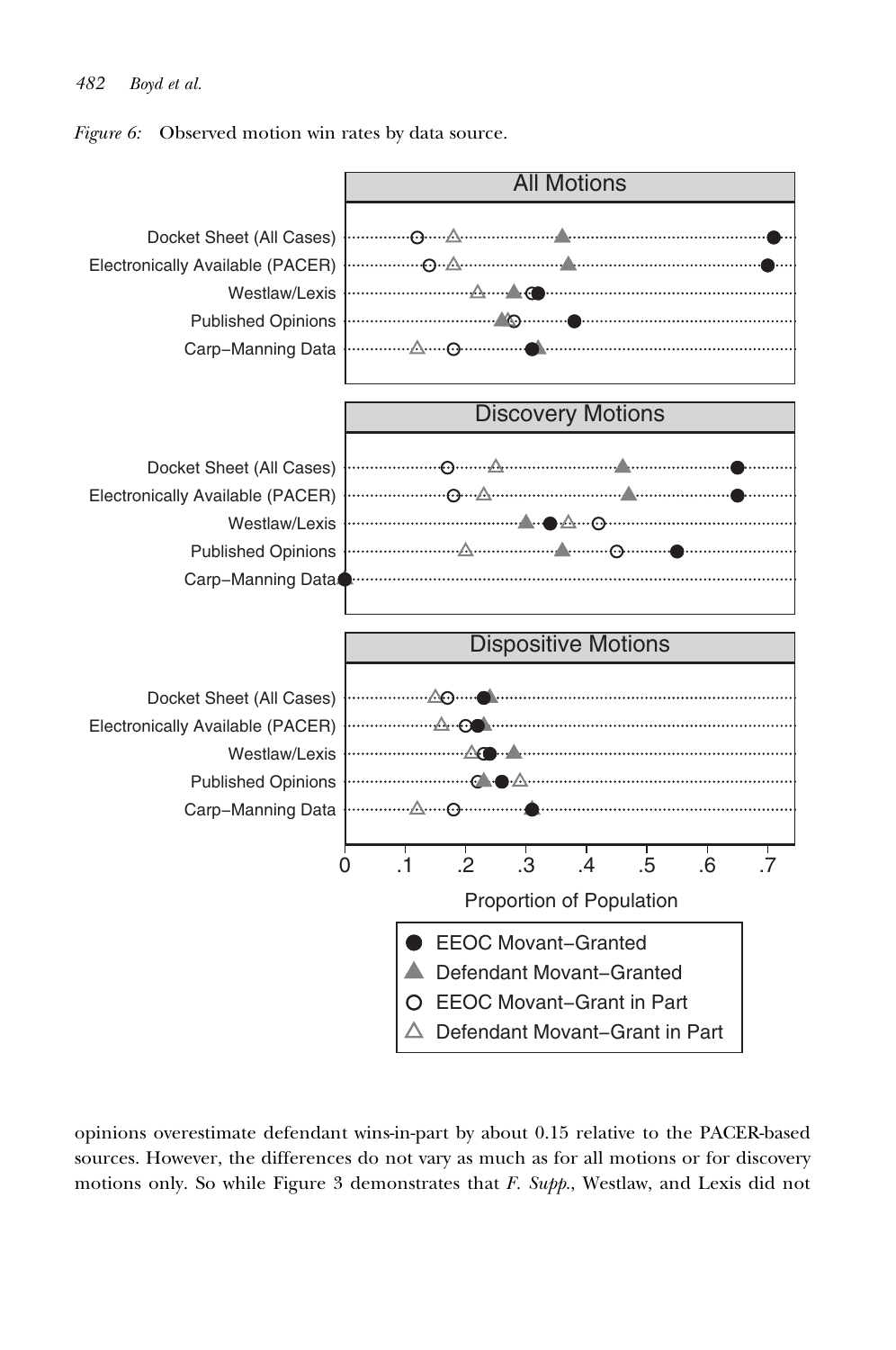

Figure 7: Case outcomes by data source.

pick up dispositive motions at a very high rate, those motions they did carry turned out, in our data, to be fairly representative of the broader population of those motions, at least as to movants' success rate.

Notably, however, motion outcomes in the Carp-Manning database are less consistent with the comprehensive PACER data. In the Carp-Manning data, dispositive motions (both by the EEOC and defendants) appear to be granted more often than in the full case population. Discovery motions are virtually nonexistent in the Carp-Manning data; indeed, we found only one that matched our PACER docket sheet data. This skew is almost certainly due to the Carp-Manning data's exclusion of unpublished opinions and opinions authored by magistrate judges.

#### B. Case Outcomes

We now turn from motion-level to case-level analyses to see whether observed case outcomes differ depending on the data source. In doing so, we return to our publicationgenerous definition of a case's visibility: we deem a case visible at the most prominent level that any one or more of its motions is available. Figure 7 plots case outcomes by data source. The figure divides the data into four types of case outcome: defendant win,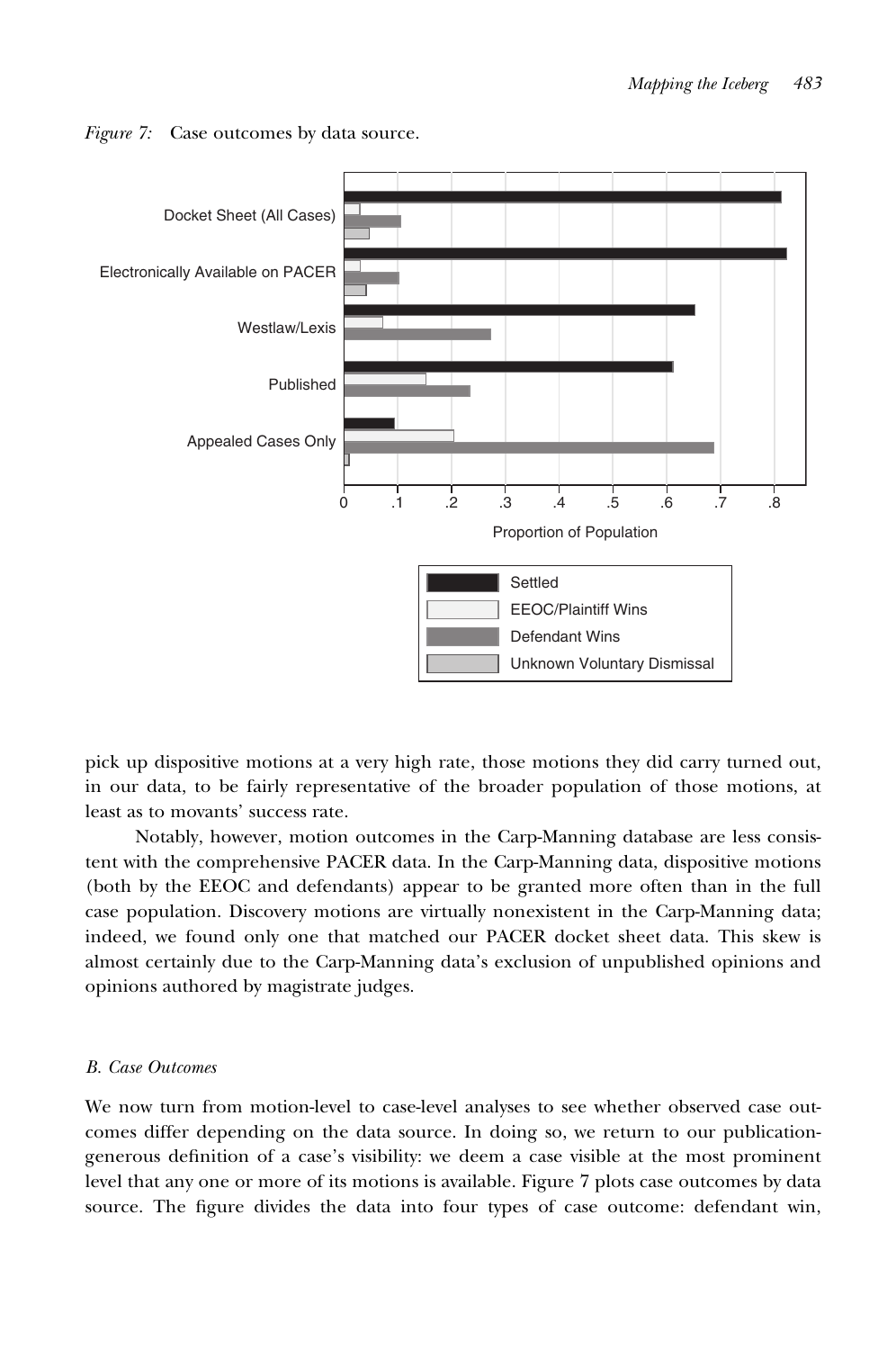EEOC win, settlement (often via consent decree), and unknown voluntary dismissal (where documentation is not available to determine definitively whether the case was settled or whether the plaintiff voluntarily abandoned the case).<sup>20</sup> The proportion of cases falling in these four types of case outcome are plotted for each visibility level.

Unsurprisingly, the vast majority of EEOC district court cases are resolved through a negotiated outcome (Schlanger & Kim 2014:1568). However, the estimated proportion of settlements varies drastically based on the source consulted. In the PACER sources (docket sheets only or docket with electronically-linked documents), over 80 percent of the cases settle. However, this number drops to just 60–65 percent in published and combined published and unpublished sources. It falls even further, to just below 10 percent of the cases, when examining only appealed cases.

Unknown voluntary dismissals, which make up about 5 percent of the population, are also significantly underrepresented in the appealed, published, and unpublished data. Indeed, there are almost none of these cases in these three sources. While these lower-than-PACER numbers for settlements and unknown voluntary dismissals are likely not surprising given the nature of published and unpublished opinions and appealed cases, the implications for the litigation representativeness of the resulting data are noteworthy.

Settlements and voluntary dismissals are underrepresented in the unpublished, published, and appealed sources since they have a low likelihood of yielding a written opinion. By contrast, plaintiff and defendant victories are overrepresented in these same sources. For example, of Westlaw/Lexis-opinion-search cases, 30 percent are defendant victories, compared to just over 10 percent in the total population, and about 8 percent are EEOC victories, compared to around 2 percent in the population. In the appealedonly cases, nearly 70 percent were defendant victories in the district court and 20 percent were EEOC/complainant wins.

The relative rates of defendant and EEOC wins also vary depending on the data source. Looking at just cases with party victors (i.e., cases that did not settle or have a voluntary dismissal), the defendants win around 80 percent of these cases if we examine the docket sheets or Westlaw/Lexis visible cases, but just 61 percent of the cases visible in published sources.

What about variation in case termination method based on data source? We have discussed this already as it relates to settlement, but what about the other ways that cases terminate? Figure 8 plots the distribution of termination methods for cases resolving by court action (i.e., excluding settlements or voluntary dismissals) by data source. For all cases (docket sheets), granted motions for summary judgment and for judgment as a matter of law make up around 47 percent of the cases, and jury verdicts account for nearly 33 percent of the observations.

However, the story changes considerably in published cases and Westlaw/Lexis visible cases, even after excluding settled lawsuits. Granted motions for summary judgment or judgment as a matter of law jump to around 64 percent of the cases. Jury verdicts

 $^{20}$ Coding for case outcome type comes from the *EEOC Litigation Project* data variable Final Resolution Type.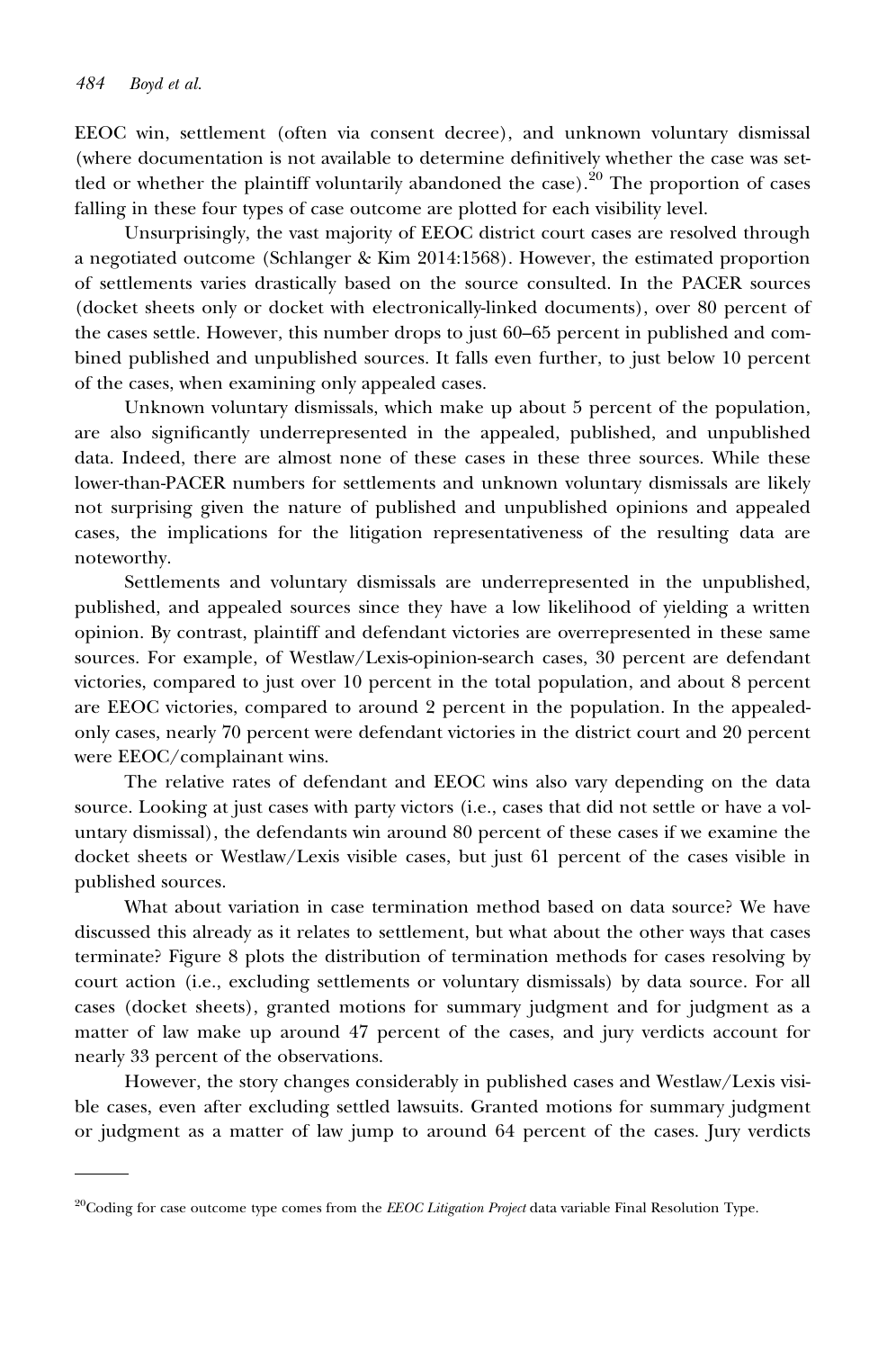

Figure 8: Observed case termination methods by data source.

make up just under 19 percent of the cases with some presence, published or unpublished, on Westlaw or Lexis. The distribution looks very similar for just the published cases. Judge opinion writing patterns (with more opinions in granted summary judgment motions cases and fewer in jury trials) once again likely explain the varying proportions of disposition types observed in different data sources.

For district court cases with an eventual appeal, the case termination methods fall in the middle ground. Granted motions for summary judgment or judgment as a matter of law account for about 59 percent of the appealed cases, and jury verdicts make up over 32 percent.

To round out the discussion of case outcomes, Table 1 reports details on the monetary and injunctive relief obtained, across visibility level. We calculate the monetary and injunctive relief numbers only for those cases where there is a settlement or EEOC/

|                                   |                         | <i>Injunctive Relief Obtained?</i> |      |         |
|-----------------------------------|-------------------------|------------------------------------|------|---------|
|                                   | Average Monetary Relief | Yes                                | No   | Unknown |
| Docket sheet (all cases)          | \$221,868               | 0.68                               | 0.02 | 0.30    |
| Electronically available on PACER | \$175,290               | 0.88                               | 0.02 | 0.10    |
| Westlaw & Lexis cases             | \$574,708               | 0.78                               | 0.04 | 0.18    |
| Published opinions                | \$284,903               | 0.71                               | 0.09 | 0.21    |
| Appealed cases only               | \$431,529               | 0.56                               | 0.27 | 0.17    |

Table 1: Monetary and Injunctive Relief Obtained by Data Source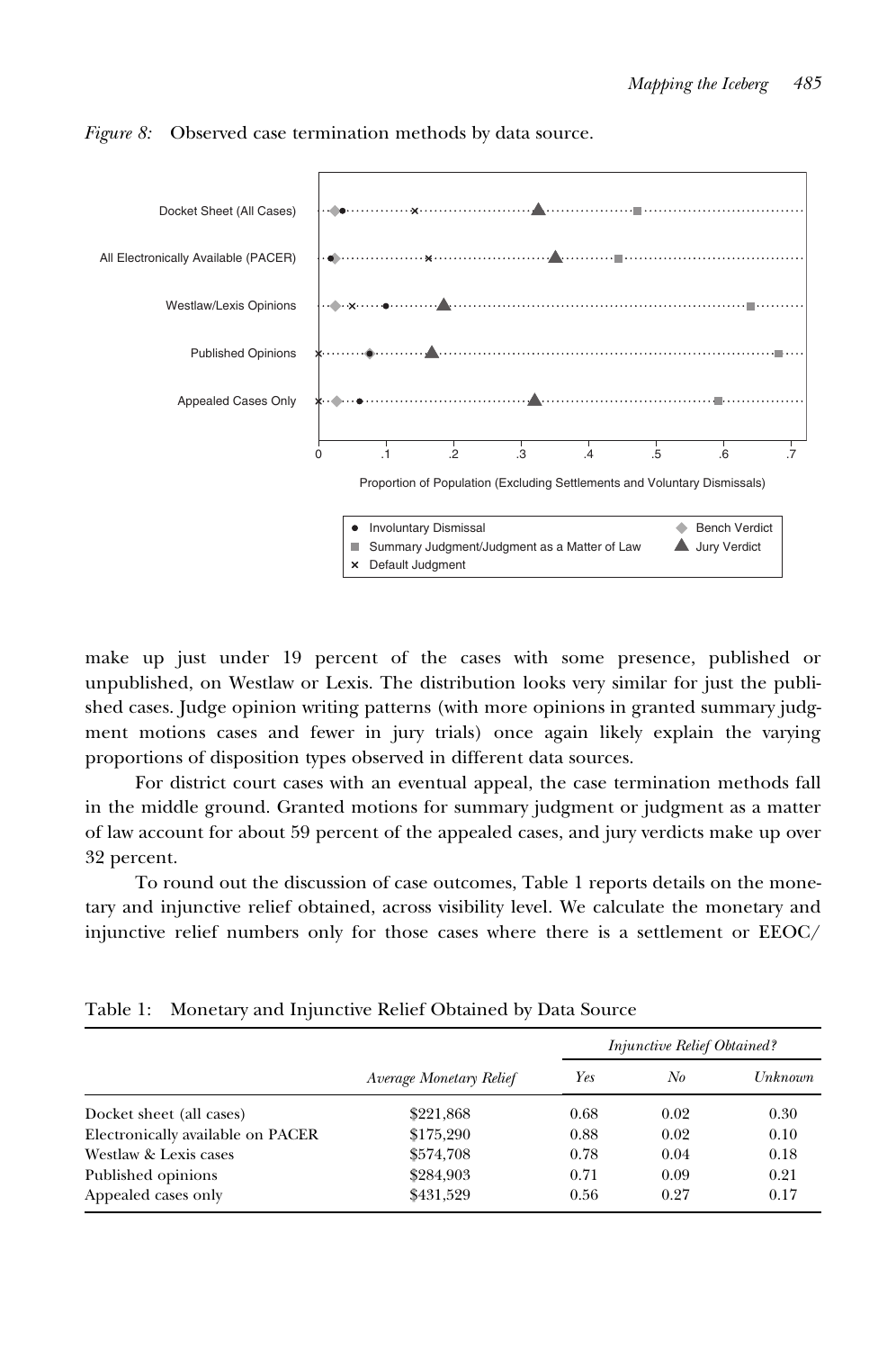complainant case-level victory—that is, only those outcomes where some relief is most plausible. As with the other facets of case outcomes, there is substantial variation here across visibility level. The table's descriptive statistics reveal that the source used to develop a study case set can significantly affect the conclusions reached about the resulting relief. In our dataset, the Westlaw/Lexis cases' average monetary relief was over \$350,000 per case more than the average for the full PACER docket sheet case set. Similarly, Westlaw/Lexis cases have a far higher rate of awarded injunctive relief than the full population.

#### C. Conclusions About Judicial Behavior

It is clear from the analyses above that choice of data source substantially affects both case and motion outcome estimates. Does it also affect modeling of district court judicial decision making? In appellate court research, there is strong evidence that judicial characteristics like political preferences, gender, and race affect behavior, at least in certain case areas (Boyd et al. 2010; Haire & Moyer 2014; Hettinger et al. 2006; Kastellec 2013; Scherer 2004). There is also evidence that the strength of the effect varies depending on publication status of opinions. (e.g., Carlson et al. 2020). For district courts, however, research results examining judge identity are much more mixed (compare, e.g., Rowland & Carp 1996 and Boyd 2016 to Ashenfelter et al. 1995). We suspect that differing sources of data used by scholars help explain the hodgepodge outcomes in district court judicial behavior research, with certain datasets overrepresenting cases—for example, politically or socially charged cases—where judicial characteristics like sex, race, or party of the appointing president, are more likely to matter.

To assess whether data source can skew research about the effects of judicial characteristics on district court decisions, Table 2 provides the results of multivariate regression analyses of district judge decisions on dispositive motions in our EEOC litigation data. By focusing on just dispositive motions rather than a broader array of motions, we center on the decisions most likely to be affected by judicial preferences or characteristics.

The dependent variable in both models is who wins the motion; plaintiff (either the EEOC or the complainant) wins are coded as 1; defendant wins are coded as  $0<sup>21</sup>$  The regression models include three main independent variables: judge party (based on the party of the appointing president; Republican = 1, Democrat = 0),<sup>22</sup> judge sex (female = 1, male =  $0$ ), and judge race (black =  $1$ , white =  $0$ ; other races excluded). We control for the

<sup>&</sup>lt;sup>21</sup>Partial motion victories are excluded from the analysis because victory cannot be assigned.

<sup>&</sup>lt;sup>22</sup>Because our judge party variable is based on the party of the appointing president, our analysis excludes Article I magistrate judges, who serve and hear cases in the federal district courts alongside Article III district judges. Magistrate judges are appointed by the sitting district judges of their courts. Although some prior district court research uses a proxy for magistrate judges based on the party affiliations of those sitting district judges at the time of the magistrate judge's appointment to the district court (Boyd & Hoffman 2010; Boyd & Sievert 2013), we worry that the imprecision of that measure could be problematic in the context of this study.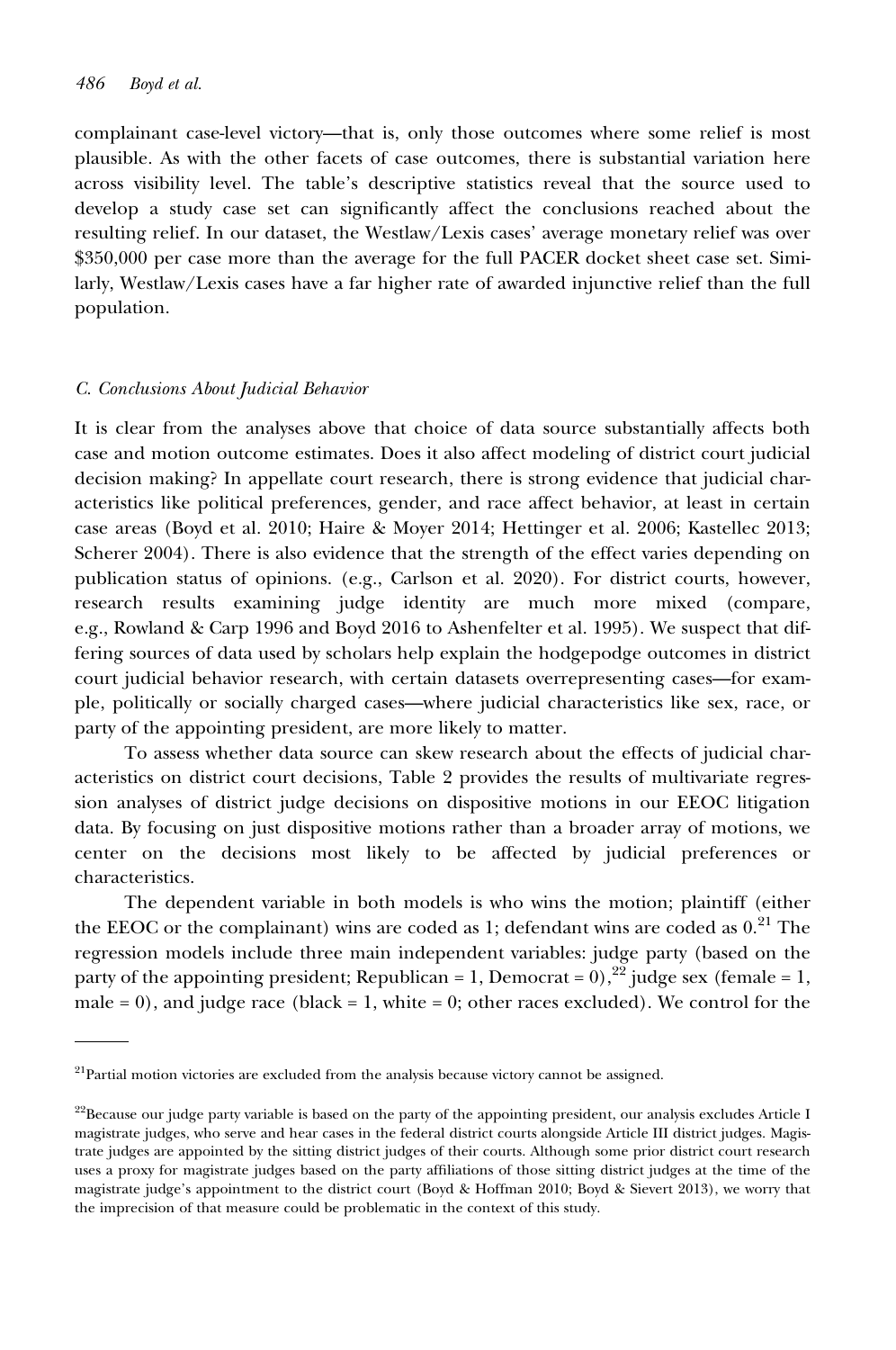|                            | Motions Coded from PACER Docket Sheets |                    | Motions Coded from Westlaw/Lexis |                           |  |
|----------------------------|----------------------------------------|--------------------|----------------------------------|---------------------------|--|
|                            | Logistic Regression                    | Substantive Effect | Logistic Regression              | <b>Substantive Effect</b> |  |
| Republican-appointed judge | $-0.099$                               | <b>NS</b>          | $-0.644*$                        | $-0.11$                   |  |
|                            | (0.19)                                 |                    | (0.30)                           |                           |  |
| Female judge               | $0.532*$                               | $+0.09$            | $-0.022$                         | NS.                       |  |
|                            | (0.26)                                 |                    | (0.43)                           |                           |  |
| Black judge                | 0.399                                  | <b>NS</b>          | $1.075*$                         | $+0.17$                   |  |
|                            | (0.30)                                 |                    | (0.44)                           |                           |  |
| Defendant movant           | 1.936*                                 | $+0.45$            | 1.724*                           | $+0.41$                   |  |
|                            | (0.25)                                 |                    | (0.42)                           |                           |  |
| More than one complainant  | 0.223                                  | <b>NS</b>          | $0.890*$                         | $+0.21$                   |  |
|                            | (0.18)                                 |                    | (0.31)                           |                           |  |
| Number of docket entries   | 0.000                                  | <b>NS</b>          | 0.004                            | NS                        |  |
|                            | (0.00)                                 |                    | (0.00)                           |                           |  |
| Constant                   | $-1.104*$                              |                    | $-1.523*$                        |                           |  |
|                            | (0.28)                                 |                    | (0.47)                           |                           |  |
| Observations               | 737                                    |                    | 274                              |                           |  |

Table 2: Logistic Regression of Whether the EEOC Wins a Dispositive Motion

 $*<sub>p</sub> < 0.05$ .

NOTES: Substantive effect is the difference in the predicted probability of an EEOC win when the independent variable's value is changed. NS = difference between values is not statistically significant.

identity of the movant (defendant  $= 1$ , plaintiff  $= 0$ ). We also account for case complexity with two proxy variables: (1) whether the case has a single complainant or more than one complainant and (2) the number of entries on the case's docket sheet.

Table 2 reports the results of two identical logistic regression models for the two case groups of interest here: the full PACER docket sheet population and the subset visible via Lexis/Westlaw opinion search.<sup>23</sup> Where substantive effects are statistically significant, we also report them. These are the differences in the predicted probability of a proplaintiff outcome based on a change in the relevant independent variable.

The differences across the two datasets are noteworthy. Most important are the starkly distinct results for the judicial party variable. Based on just the Lexis/Westlaw visible motions—that is, a sample similar to that in many prior studies—judge party matters in judicial decision making about employment discrimination dispositive motions. The Lexis/Westlaw results indicate that Republican-appointed federal district judges are about 0.11 less likely than are Democrat-appointed district judges to rule for the plaintiff's position. However, using the full PACER data, we observe no statistical difference in

 $23$ Because of a too small number of observations, we cannot model just the published data, the appeals-only data, or the Carp-Manning data. Accordingly, we simplify the analysis by focusing exclusively on PACER data and the combined published and unpublished data available to researchers searching Lexis and Westlaw. Our regression results for the Westlaw/Lexis model remain largely unchanged when we focus on just dispositive motions decided in 2006, 2007, and early 2008. Although this robustness check is based on a small number of observations (N = 114), it does provide some evidence that the increase in the inclusiveness of Westlaw and Lexis data over time that we observe in Figure 5b does not affect our basic observation that conclusions about judicial behavior are likely to change depending on the data sources used for analysis.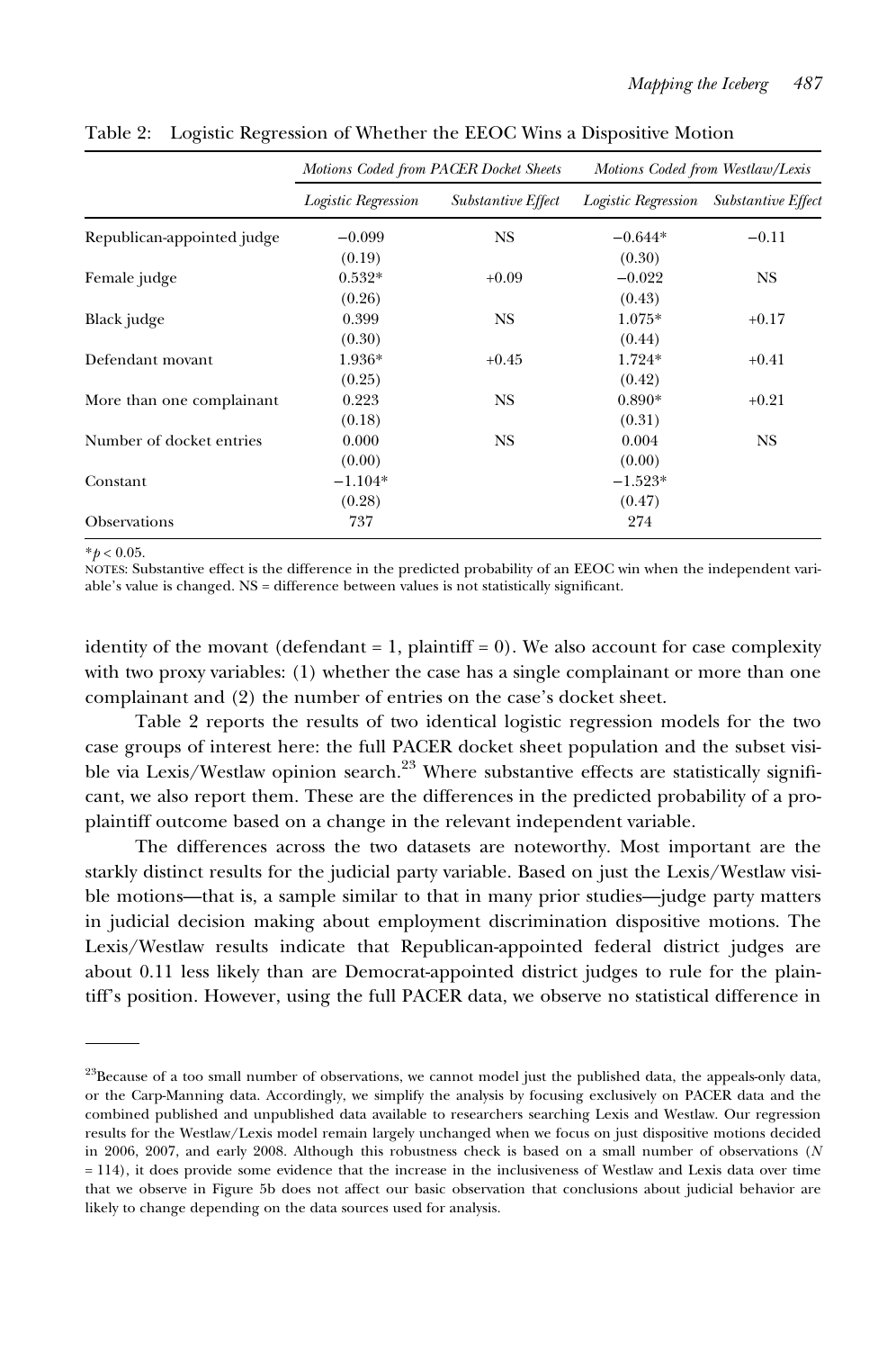the voting behavior of Republican and Democrat judges on these dispositive motions. In other words, the results indicate that party of appointing president predicts district judge behavior on dispositive motions but only in a small, nonrandom slice of decisions. It may be that the presence of party effects in this set of cases—Lexis- and Westlaw-available opinions—is where it matters, precisely because these cases are more visible and are therefore likely to influence the future course of the law. Nevertheless, the fact that these effects do not appear in the full dataset suggests caution in extrapolating the results of studies limited to these sources to the full range of district court judge behavior. Given the number of studies examining and finding that party and ideology affect judicial behavior, the differing results for the two models reported in Table 2 are noteworthy even if perhaps not wholly surprising.

We also see differences in judge gender and race results. Modeling the effect of the Female Judge variable on the likelihood of a pro-plaintiff vote using just Lexis/Westlaw data, there is no significant difference in how male and female judges rule on dispositive motions. However, there is a difference in how black judges rule; they are 0.16 more likely to rule in favor of the plaintiff's position. Switching to the full PACER data shifts both results. Using full data, female judges are about 0.09 more likely than male judges to support the EEOC or private plaintiffs' positions in dispositive motions. For black judges, the differential disappears. While further investigation is needed to fully understand why this variation exists and whether it holds for different types of disputes and periods of time, the important broader point is that findings about what predicts judicial behavior depend on the data source.

## V. Discussion

Because district court litigation is complex, dynamic, and multistaged, and because of the low rates at which Westlaw and Lexis include opinions and orders, the research design strategies used for appellate court research—that is, relying on published (and perhaps unpublished) opinions—are often inappropriate.

We set out to explore the ramifications of data source choice in empirical research about federal district courts. Our analyses demonstrate great variation in the visibility of cases and case motions based on the source researchers consult, with traditional published reporters providing just a small slice of cases and motions, while databases like Westlaw and Lexis allow access to some but not all unpublished opinions in addition to published opinions. As our district-by-district examination reveals, Westlaw/Lexis searches yield almost no opinions at all for some districts (including E.D. Michigan, N.D. Georgia, W.D. Texas, W.D. Washington, and about 20 other districts). Researchers using traditional search methods would unknowingly virtually eliminate these districts from their studies even though many relevant cases (and motions) might have been brought in these district courts. Our findings buttress a point made by McCuskey: in empirical study of federal district court cases and decisions, "it matters what you search for and where you look" (2016:522).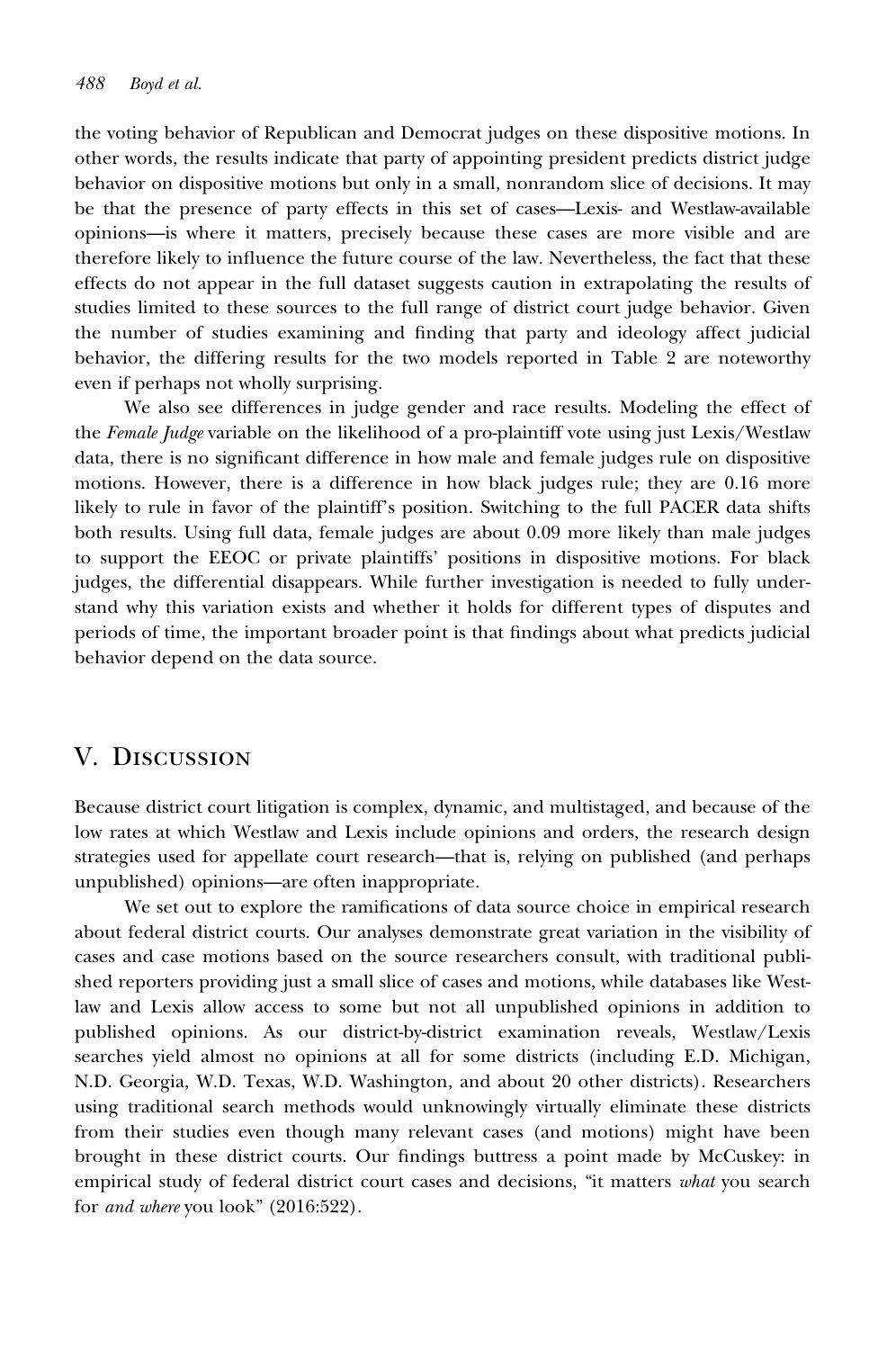Differences in visibility can affect, often substantially, the reliability of estimates of motion outcomes, case resolutions, and judicial behavior. Importantly, settlements are much less frequent in non-PACER sources. In our data, Westlaw and Lexis over-report defendant case victories and under-report successful EEOC motions. They also overreport the amount of monetary relief and the granting of injunctive relief. Finally, our data demonstrate that conclusions about the influence of judge race, sex, and party of the appointing president on judicial decision making depend greatly on the source of data used.

The nature and size of the differences one observes between district court data sources are likely to vary based on the issue areas studied. Because employment discrimination litigation is distinct from many other types of civil litigation and the EEOC is not a typical plaintiff, the direction and magnitude of the differences we observe may not apply in other areas of litigation. Nevertheless, regardless of issue area, a nonrandom process determines which cases are selected into sources like the Federal Supplement, Westlaw, and Lexis. As a result, our broader point holds regardless of issue area: there is significant variation in the types of cases and motion activity that are visible across data sources, and those differences will often lead to differing conclusions about those cases and about judicial behavior.

Our results counsel adoption of a docket-based approach to district court data collection for many empirical district court studies. This type of research design—what Hoffman et al. call "docketology"—provides "a way to study litigation that informs readers about the real content of legal rights and obligations … It enables us to quantify the realities of litigation" (2007:731). It was once true that "published opinions are all we have" (Eisenberg & Johnson 1991:1164) in district court research, but no longer. Docket-sheetbased district court research may not be as easy as collecting a case list from Westlaw or Lexis using traditional search terms or using a pre-collected appellate court dataset, but it has become reasonably easy. Not only has the "development of the electronic filing system in federal courts and the current availability of dockets and litigation documents through PACER … significantly reduced the obstacles to obtaining detailed information about the work of the district courts" (Kim et al. 2009:112), but in addition, other docket-sheet-based sources are emerging, including Bloomberg Law's database, govinfo from the Government Publishing Office (GPO) (formerly FDSys), RECAP,<sup>24</sup> and more docket sheet content on Westlaw and Lexis.<sup>25</sup> Our mapping of the differences between the opinions and cases visible in different data sources should give researchers pause. If a district court study relies only on Westlaw or Lexis opinions, whether to describe

 $24$ RECAP is "a free digital archive of federal district court and bankruptcy case documents developed in 2008 by the Center for Information Technology Policy at Princeton University. RECAP's repository is sourced through Internet users of PACER (Public Access to Court Electronic Records), the federal judiciary's pay service for accessing electronic court records" (Boyd et al. 2013:257).

<sup>&</sup>lt;sup>25</sup>McCuskey (2016) provides helpful details on sources like Bloomberg Law and GPO and their coverage of PACER docket sheet data.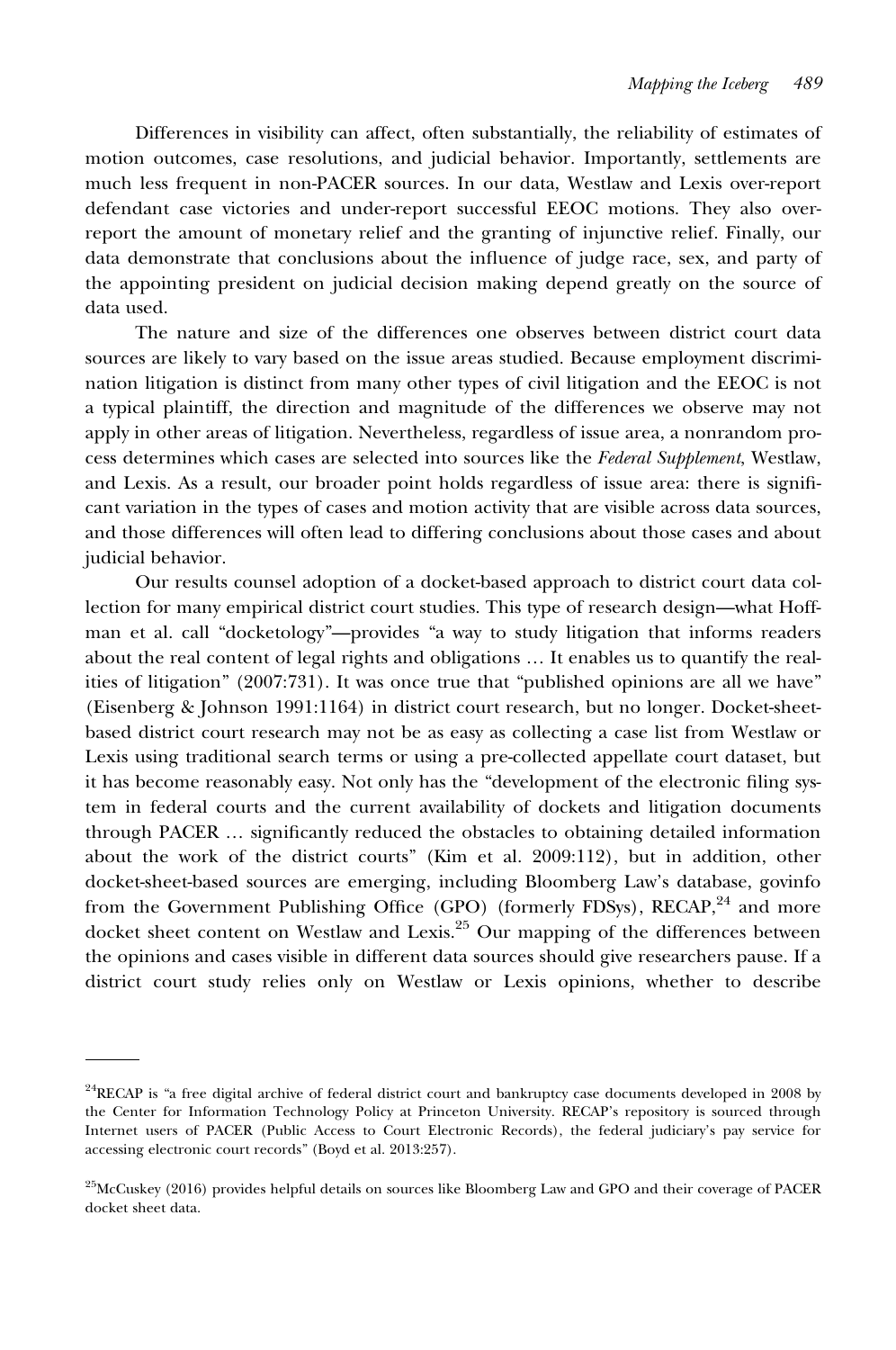outcomes or to study judicial decisions, the risks of unrepresentativeness should be taken into account when describing findings or drawing conclusions.

Yes, "[d]ata are good" (Clermont & Eisenberg 2002:154) but more data are better. For empirical research about federal district courts, more comprehensive data are now electronically available, and this study shows that leveraging those data can make a difference in our understanding of the work of these important courts.

### **REFERENCES**

Abraham, Henry J. (1998) The Judicial Process. 7th ed. New York: Oxford Univ. Press.

- Administrative Office of the U.S. Courts. (2018) "Statistical Tables for the Federal Judiciary." Available at [<https://www.uscourts.gov/statistics-reports/statistical-tables-federal-judiciary-december-2018>](https://www.uscourts.gov/statistics-reports/statistical-tables-federal-judiciary-december-2018).
- Ashenfelter, Orley, Theodore Eisenberg, & Stewart J. Schwab (1995) "Politics and the Judiciary: The Influence of Judicial Background on Case Outcomes," 24(2) J. of Legal Studies 257.
- Banks, Christopher P., & Steven Tauber (2014) "U.S. District Court Decision-Making in USA PATRIOT Act Cases After September 11," 35(2) Justice System J 139.
- Boyd, Christina L. (2015) "Opinion Writing in the Federal District Courts," 36(3) Justice System J 254.
- (2016) "Representation on the Courts? The Effects of Trial Judges' Sex and Race," 69(4) Political Research Q 788.
- Boyd, Christina L., Epstein Lee, & Andrew D. Martin (2010) "Untangling the Causal Effects of Sex on Judging," 54(2) American J. of Political Science 389.
- Boyd, Christina L., & David A. Hoffman (2010) "Disputing Limited Liability", 104(3)Northwestern U. Law Rev 853.
- Boyd, Christina L., David A. Hoffman, Zoran Obradovic, & Kosta Ristovski (2013) "Building a Taxonomy of Litigation: Clusters of Causes of Action in Federal Complaints,"  $10(2)$  *I. of Empirical* Legal Studies 253.
- Boyd, Christina L., & Jacqueline M. Sievert (2013) "Unaccountable Justice? The Decision Making of Magistrate Judges in the Federal District Courts," 34(3) Justice System J 363.
- Carlson, Keith, Michael A. Livermore, & Daniel N. Rockmore (2020) "The Problem of Data Bias in the Pool of Published U.S. Appellate Court Opinions," 17(2) J. of Empirical Legal Studies 224.
- Carp, Robert A. & Kenneth L. Manning. (2016). "U.S. District Court Database." 2016 version n=110977. Available at <<http://districtcourtdatabase.org>>
- Carp, Robert A., & Russell Wheeler (1972) "Sink or Swim: The Socialization of a Federal District Judge," 21(1) J. of Public Law 359.
- Clermont, Kevin M., & Theodore Eisenberg (2002) "Litigation Realities," 88 Cornell Law Rev 119.
- Clermont, Kevin M., Theodore Eisenberg, & Stewart J. Schwab (2003) "How Employment-Discrimination Plaintiffs Fare in the Federal Courts of Appeals,"  $7(2)$  Employee Rights  $\mathcal{E}$  Employment Policy J 547.
- Eisenberg, Theodore (2004) "Appeal Rates and Outcomes in Tried and Nontried Cases: Further Exploration of Anti-Plaintiff Appellate Outcomes," 1(3) J. of Empirical Legal Studies 659.
- Eisenberg, Theodore, & Sheri Lynn Johnson (1991) "Effects of Intent: Do We Know How Legal Standards Work," 76(6) Cornell Law Rev 1151.
- Eisenberg, Theodore, & Margo Schlanger (2005) "The Reliability of the Administrative Office of the U.S. Courts Database: An Initial Empirical Analysis," 78(5) Notre Dame Law Rev 1455.
- Haire, Susan B., & Laura P. Moyer (2014) Diversity Matters: Judicial Policy Making in the U.S. Courts of Appeals. Charlottesville, VA: Univ. of Virginia Press.
- Hettinger, Virginia A., Stefanie A. Lindquist, & Wendy L. Martinek (2006) Judging on a Collegial Court. Charlottesville, VA: Univ. of Virginia Press.
- Hoffman, David A., Alan Izenman, & Jeffrey Lidicker (2007) "Docketology, District Courts, and Doctrine," 85(4) Washington Univ. Law Rev 681.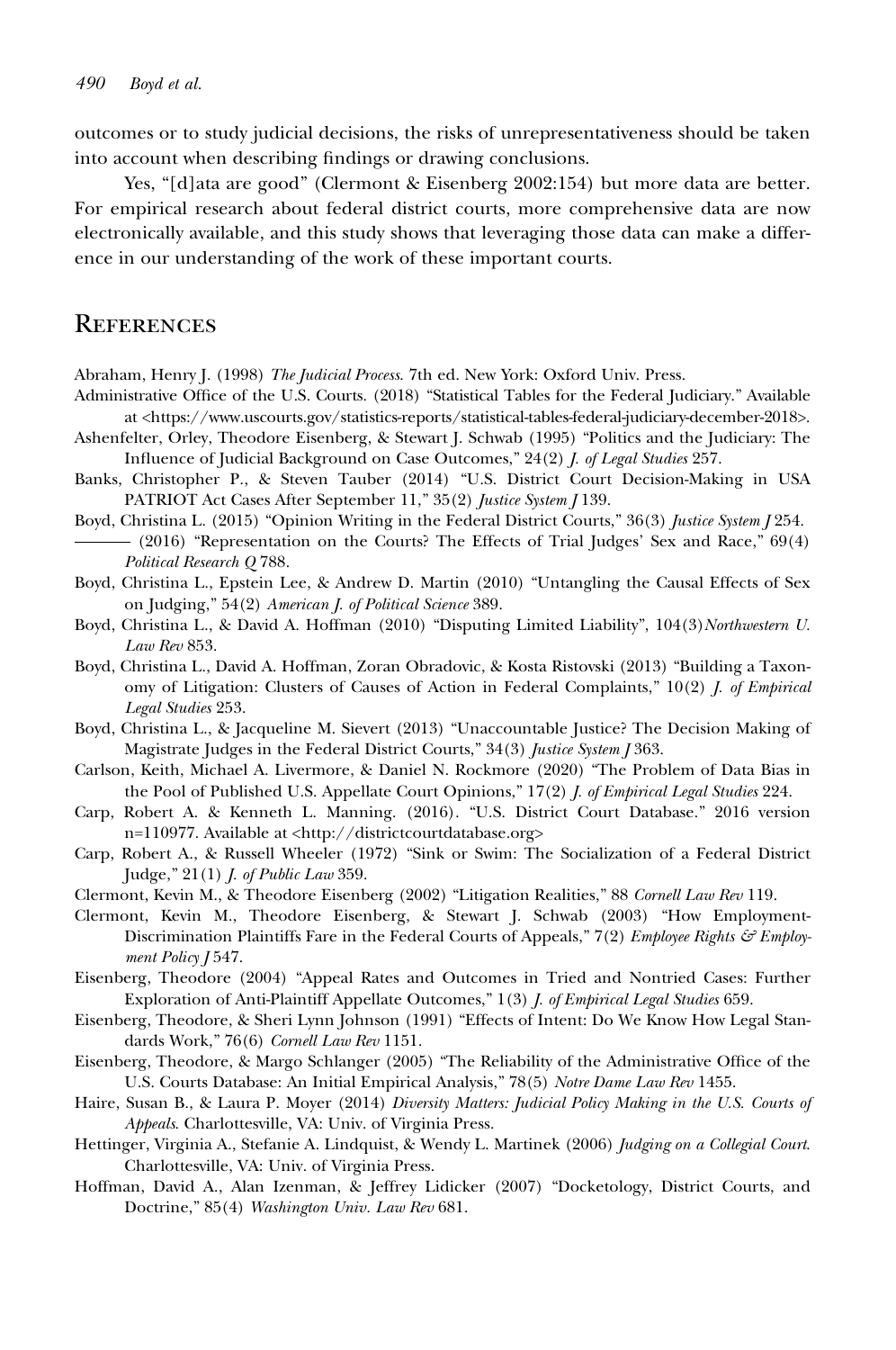- Judicial Business. (2018). "Status of Article III Judgeships." United States Courts. Available at [<https://](https://www.uscourts.gov/statistics-reports/status-article-iii-judgeships-judicial-business-2018) [www.uscourts.gov/statistics-reports/status-article-iii-judgeships-judicial-business-2018](https://www.uscourts.gov/statistics-reports/status-article-iii-judgeships-judicial-business-2018)>
- Kastellec, Jonathan P. (2013) "Racial Diversity and Judicial Influence on Appellate Courts," 57(1) American J. of Political Science 167.
- Keele, M. Denise, Robert W. Malmsheimer, Donald W. Floyd, & Lianjun Zhang (2009) "An Analysis of Ideological Effects in Published Versus Unpublished Judicial Opinions," 6(1) J. of Empirical Legal Studies 213.
- Kenny, Amanda, Product Developer, Thompson Reuters. Email to Margo Schlanger (June 9, 2020), on file with authors.
- Kim, Pauline T., Margo Schlanger, Christina L. Boyd, & Andrew D. Martin (2009) "How Should We Study District Judge Decision-Making," 29 Washington University Journal of Law and Policy 83.
- Kim, Pauline T., Margo Schlanger, & Andrew D. Martin (2013) "EEOC Litigation Project," Washington University in St. Louis. Available at<http://eeoclitigation.wustl.edu/>
- Levin, Hillel Y. (2008) "Making the Law: Unpublication in the District Courts," 53(5) Villanova Law Rev. 973.
- McCuskey, Elizabeth Y. (2016) "Submerged Precedent," 16 Nevada Law J. 515.
- Morriss, Andrew P., Michael Heise, & Gregory Sisk (2005) "Signaling and Precedent in Federal District Court Opinions," 13 Supreme Court Economic Rev 63.
- Olson, Susan M. (1992) "Studying Federal District Courts Through Published Cases: A Research Note," 15(3) Justice System J. 782.
- Randazzo, Kirk A. (2008) "Strategic Anticipation and the Hierarchy of Justice in the U.S. District Courts," 36(5) American Politics Research 669.
- Ringquist, Evan J., & Craig E. Emmert (1999) "Judicial Policymaking in Published and Unpublished Decisions: The Case of Environmental Civil Litigation," 52(1) Political Research O7.
- Rowland, C. K., & Robert A. Carp (1996) Politics and Judgment in Federal District Courts. Lawrence, KS: Univ. Press of Kansas.
- Rowland, C. K., Robert A. Carp, & Ronald A. Stidham (1984) "Judges' Policy Choices and the Value Basis of Judicial Appointments: A Comparison of Support for Criminal Defendants Among Nixon, Johnson, and Kennedy Appointees to the Federal District Courts," 46(3) *J. of Politics* 886.
- Scherer, Nancy (2004) "Blacks on the Bench," 119(4) Political Science Q 655.
- Schlanger, Margo, & Pauline T. Kim (2014) "The Equal Employment Opportunity Commission and Structural Reform of the American Workplace," 91 Washington Univ. Law Rev. 1519.
- Schlanger, Margo, & Denise Lieberman (2006) "Using Court Records for Research, Teaching, and Policymaking: The Civil Rights Litigation Clearinghouse," 75 U.M.K.C. Law Rev 153.
- Schultz, Vicki, & Stephen Petterson (1992) "Race, Gender, Work, and Choice: An Empirical Study of the Lack of Interest Defense in Title VII Cases Challenging Job Segregation," 59 Univ. of Chicago Law Rev. 1073.
- Segal, Jennifer A. (2000) "Representative Decision Making on the Federal Bench: Clinton's District Court Appointees," 53(1) Political Research Q 137.
- Sen, Maya (2015) "Is Justice Really Blind? Race and Reversal in US Courts," 44(1) *J. of Legal Stud*ies 187.
- Siegelman, Peter, & John J. Donohue III (1990) "Studying the Iceberg from its Tip: A Comparison of Published and Unpublished Employment Discrimination Cases,"  $24(5)$  Law  $\mathcal{E}$  Society Rev. 1133.
- Songer, Donald R. (1988) "Nonpublication in the United States District Courts: Official Criteria Versus Inferences from Appellate Review," 27(1) *Justice System J.* 28.
- Spaeth, Harold J., Lee Epstein, Andrew D. Martin, Jeffrey A. Segal, Theodore J. Ruger, & Sara C. Benesh. (2019) "Supreme Court Database, Version 2019 Release 01." Available at <[http://](http://Supremecourtdatabase.org) [Supremecourtdatabase.org>](http://Supremecourtdatabase.org)
- Swenson, Karen (2004) "Federal District Court Judges and the Decision to Publish," 25(2) Justice System J. 121.
- Taha, Ahmed E. (2004) "Publish or Paris? Evidence of How Judges Allocate Their Time," 6 American Law & Economics Rev 1.